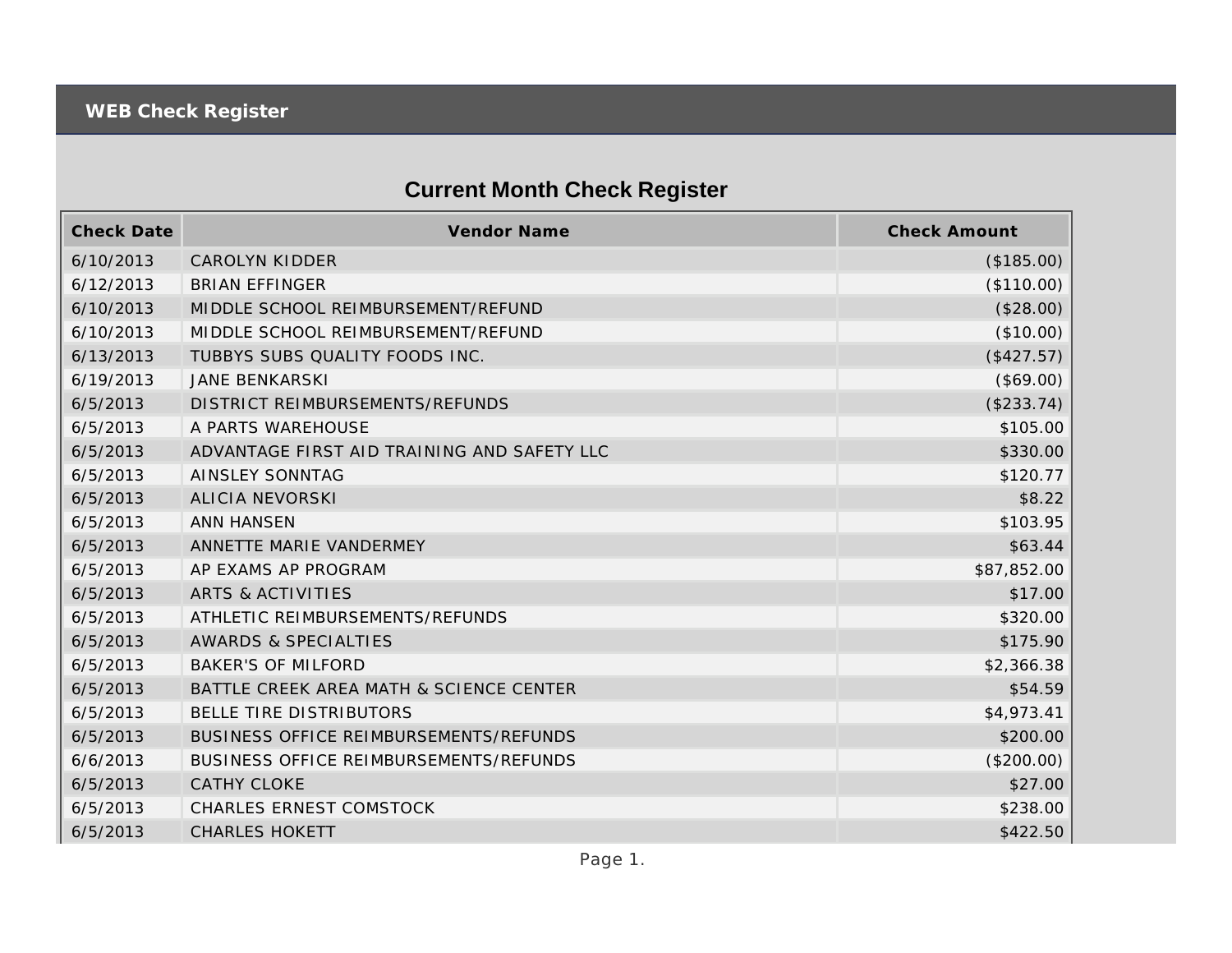| <b>Check Date</b> | Vendor Name                                                   | <b>Check Amount</b> |
|-------------------|---------------------------------------------------------------|---------------------|
| 6/5/2013          | CHARLES M. KAZALEH                                            | \$585.00            |
| 6/5/2013          | <b>CHRISTIN GUSHMAN</b>                                       | \$24.99             |
| 6/5/2013          | <b>CHRISTINE SCHNEIDER</b>                                    | \$143.51            |
| 6/5/2013          | CLAUDIA VOLANSKY                                              | \$221.60            |
| 6/5/2013          | <b>COURTNEY DILSIZIAN</b>                                     | \$25.57             |
| 6/5/2013          | CUSTOM SPORTSWEAR INC.                                        | \$1,687.50          |
| 6/5/2013          | DAN LEVIN PRODUCTIONS, INC.                                   | \$80.00             |
| 6/5/2013          | <b>DEBORAH THOMAS</b>                                         | \$236.32            |
| 6/5/2013          | DETROIT SCIENCE FOR KIDS, INC. DBA/ MAD SCIENCE OF DETROIT    | \$907.00            |
| 6/5/2013          | DISCOUNT MAGAZINE SUBSCRIPTION SERVICE, INC.                  | \$183.65            |
| 6/5/2013          | <b>ERIC HOFFMAN</b>                                           | \$315.00            |
| 6/5/2013          | FARMINGTON GYMNASTICS CENTER SCORE 10 INC.                    | \$384.00            |
| 6/5/2013          | FEDEX ACCT ***378 or ACCT ***353                              | \$452.83            |
| 6/5/2013          | FIRST COMMONWEALTH c/o GUARDIAN                               | \$98.61             |
| 6/5/2013          | GREGORY J. OCKERMAN GRACON PORTRAIT STUDIO                    | \$155.00            |
| 6/5/2013          | HERFF JONES, INC.                                             | \$1,507.40          |
| 6/5/2013          | THE ITALIAN AMERICAN BANQUET CENTER OF LIVONIA                | \$560.00            |
| 6/5/2013          | JANICE H. VALADE                                              | \$198.90            |
| 6/5/2013          | <b>JS FRY CONSULTING</b>                                      | \$5,080.32          |
| 6/5/2013          | <b>KATHY DONOVAN</b>                                          | \$154.86            |
| 6/5/2013          | KENSINGTON VALLEY SPORTS, LLC                                 | \$40.00             |
| 6/5/2013          | KIDS POWER LLC LORI BRANTLEY                                  | \$465.50            |
| 6/5/2013          | <b>KIM HAGAN</b>                                              | \$120.00            |
| 6/5/2013          | KIM T. CLARK                                                  | \$1,015.90          |
| 6/5/2013          | KIMBERLY TROOST                                               | \$100.00            |
| 6/5/2013          | <b>LAURA PENNYCUFF</b>                                        | \$296.74            |
| 6/5/2013          | LB OFFICE PRODUCTS                                            | \$1,164.55          |
| 6/5/2013          | <b>LEE BONNER</b>                                             | \$29.91             |
| 6/5/2013          | LIFE INSURANCE COMPANY OF NORTH AMERICA CIGNA GROUP INSURANCE | \$18,431.57         |
| 6/5/2013          | <b>LISA ERICKSON</b>                                          | \$86.24             |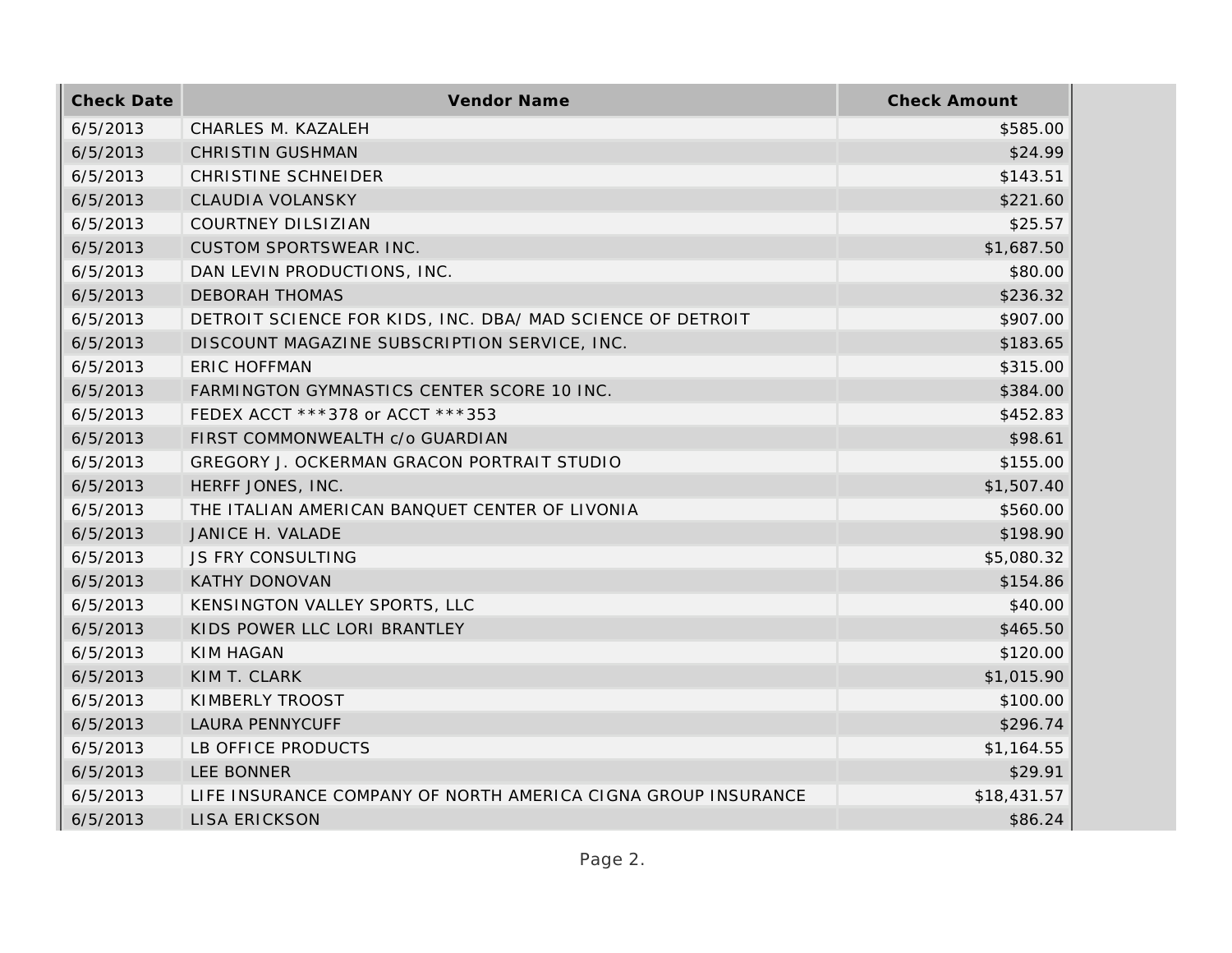| <b>Check Date</b> | Vendor Name                        | <b>Check Amount</b> |
|-------------------|------------------------------------|---------------------|
| 6/5/2013          | MACIE PUBLISHING COMPANY           | \$98.60             |
| 6/5/2013          | MARCI ABEL                         | \$1,913.15          |
| 6/5/2013          | MARYANN DRESKE                     | \$1,672.00          |
| 6/5/2013          | MATHESON TRI-GAS, INC.             | \$422.38            |
| 6/5/2013          | MID-AMERICAN POMPON, INC.          | \$11,750.00         |
| 6/5/2013          | MID-AMERICAN POMPON, INC.          | \$1,079.90          |
| 6/5/2013          | <b>NORIKO ROSEN</b>                | \$525.63            |
| 6/5/2013          | PEDIATRIC HEALTH CONSULTANTS, INC. | \$12,201.86         |
| 6/5/2013          | RELIABLE DELIVERY LOGISTICS, INC.  | \$1,930.50          |
| 6/5/2013          | RENEE P. LUBAWAY DIGITAL INK LLC   | \$207.50            |
| 6/5/2013          | <b>RICK GREEN</b>                  | \$132.17            |
| 6/5/2013          | ROBOTICS REIMBURSEMENT             | \$4,763.02          |
| 6/5/2013          | ROBOTICS REIMBURSEMENT             | \$22.87             |
| 6/5/2013          | ROBOTICS REIMBURSEMENT             | \$58.56             |
| 6/5/2013          | ROBOTICS REIMBURSEMENT             | \$4,331.96          |
| 6/5/2013          | ROBOTICS REIMBURSEMENT             | \$77.81             |
| 6/5/2013          | ROBOTICS REIMBURSEMENT             | \$633.69            |
| 6/5/2013          | ROBOTICS REIMBURSEMENT             | \$467.49            |
| 6/5/2013          | ROBOTICS REIMBURSEMENT             | \$531.17            |
| 6/5/2013          | ROBOTICS REIMBURSEMENT             | \$72.67             |
| 6/5/2013          | ROBOTICS REIMBURSEMENT             | \$12.48             |
| 6/5/2013          | ROBOTICS REIMBURSEMENT             | \$85.17             |
| 6/5/2013          | <b>RYAN SMITH</b>                  | \$1,500.00          |
| 6/5/2013          | <b>SAM'S CLUB</b>                  | \$116.26            |
| 6/5/2013          | <b>SCHOLASTIC BOOK FAIRS</b>       | \$7,207.92          |
| 6/5/2013          | <b>SCHOOL ARTS</b>                 | \$24.95             |
| 6/5/2013          | SHEILA SOVEL                       | \$79.01             |
| 6/5/2013          | STAPLES ADVANTAGE                  | \$454.94            |
| 6/5/2013          | <b>SUSAN ANDERSON</b>              | \$217.93            |
| 6/5/2013          | <b>SUSAN BURNHAM</b>               | \$97.72             |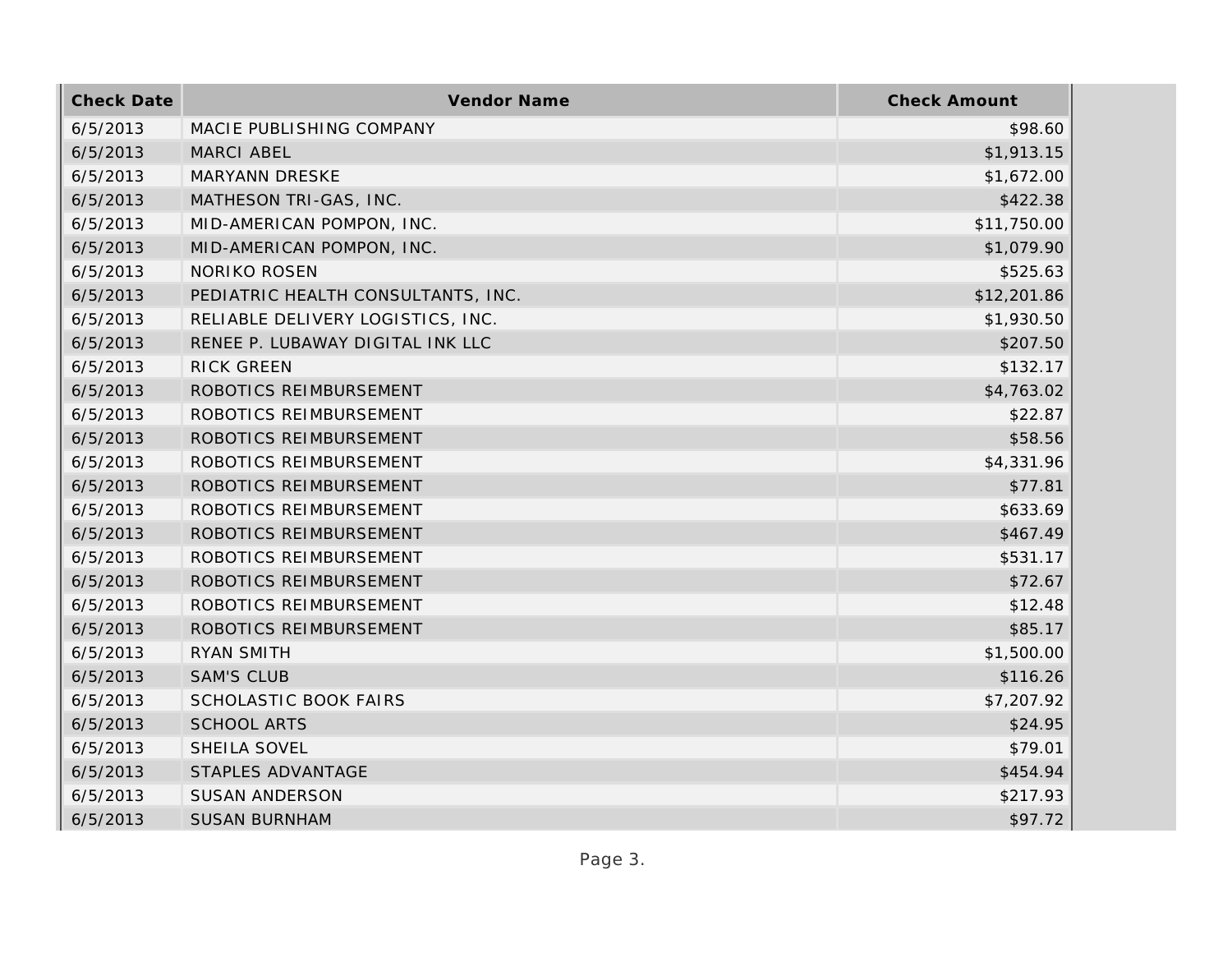| <b>Check Date</b> | Vendor Name                                         | <b>Check Amount</b> |
|-------------------|-----------------------------------------------------|---------------------|
| 6/5/2013          | SUZUKI MYERS & ASSOCIATES, LTD.                     | \$146.92            |
| 6/5/2013          | <b>TANYA VUICHARD</b>                               | \$88.75             |
| 6/5/2013          | THE HUNDREDWATT GROUP LTD.                          | \$2,500.00          |
| 6/5/2013          | THREADWORKS, LTD                                    | \$708.00            |
| 6/5/2013          | <b>TODD BEYER</b>                                   | \$228.00            |
| 6/5/2013          | <b>TRAVIS VINCENT</b>                               | \$125.00            |
| 6/5/2013          | <b>WAYNE RESA</b>                                   | \$23,838.75         |
| 6/5/2013          | <b>WENDY KOZMA</b>                                  | \$1,898.17          |
| 6/5/2013          | WESTERN WAYNE WOLFPACK                              | \$1,280.00          |
| 6/5/2013          | <b>WILLIAM AYOTTE</b>                               | \$206.79            |
| 6/6/2013          | ATHLETIC REIMBURSEMENTS/REFUNDS                     | \$308.00            |
| 6/6/2013          | <b>BRIAN FELCHER</b>                                | \$106.30            |
| 6/6/2013          | BUSINESS OFFICE REIMBURSEMENTS/REFUNDS              | \$200.00            |
| 6/6/2013          | <b>CHIP MCDONALD</b>                                | \$23.50             |
| 6/6/2013          | DETROIT CATHOLIC CENTRAL                            | \$166.25            |
| 6/6/2013          | THE JAMES B. HENRY CENTER FOR EXECUTIVE DEVELOPMENT | \$4,015.56          |
| 6/6/2013          | KIMBERLY TROOST                                     | \$45.74             |
| 6/6/2013          | <b>LINDSEY WESTRA</b>                               | \$258.46            |
| 6/6/2013          | <b>MATTHEW BURRY</b>                                | \$30.00             |
| 6/6/2013          | MHSAA MICHIGAN H.S. ATHLETIC ASSOC.                 | \$80.87             |
| 6/6/2013          | MILFORD HIGH SCHOOL                                 | \$140.00            |
| 6/6/2013          | <b>TEACHER DIRECT</b>                               | \$859.92            |
| 6/6/2013          | <b>TERRY GARCIA</b>                                 | \$117.38            |
| 6/6/2013          | <b>VESCO OIL CORPORATION</b>                        | \$240.00            |
| 6/6/2013          | AUNT MILLIE'S BAKERIES                              | \$344.67            |
| 6/6/2013          | THE BAGEL STATION LLC                               | \$422.40            |
| 6/6/2013          | CHARLES M. GELARDI                                  | \$0.00              |
| 6/6/2013          | CHARLES M. GELARDI                                  | \$1,465.15          |
| 6/6/2013          | FOOD SERVICE REFUND/REIMB.                          | \$28.75             |
| 6/6/2013          | INTRASTATE DISTRIBUTORS CO.                         | \$2,707.92          |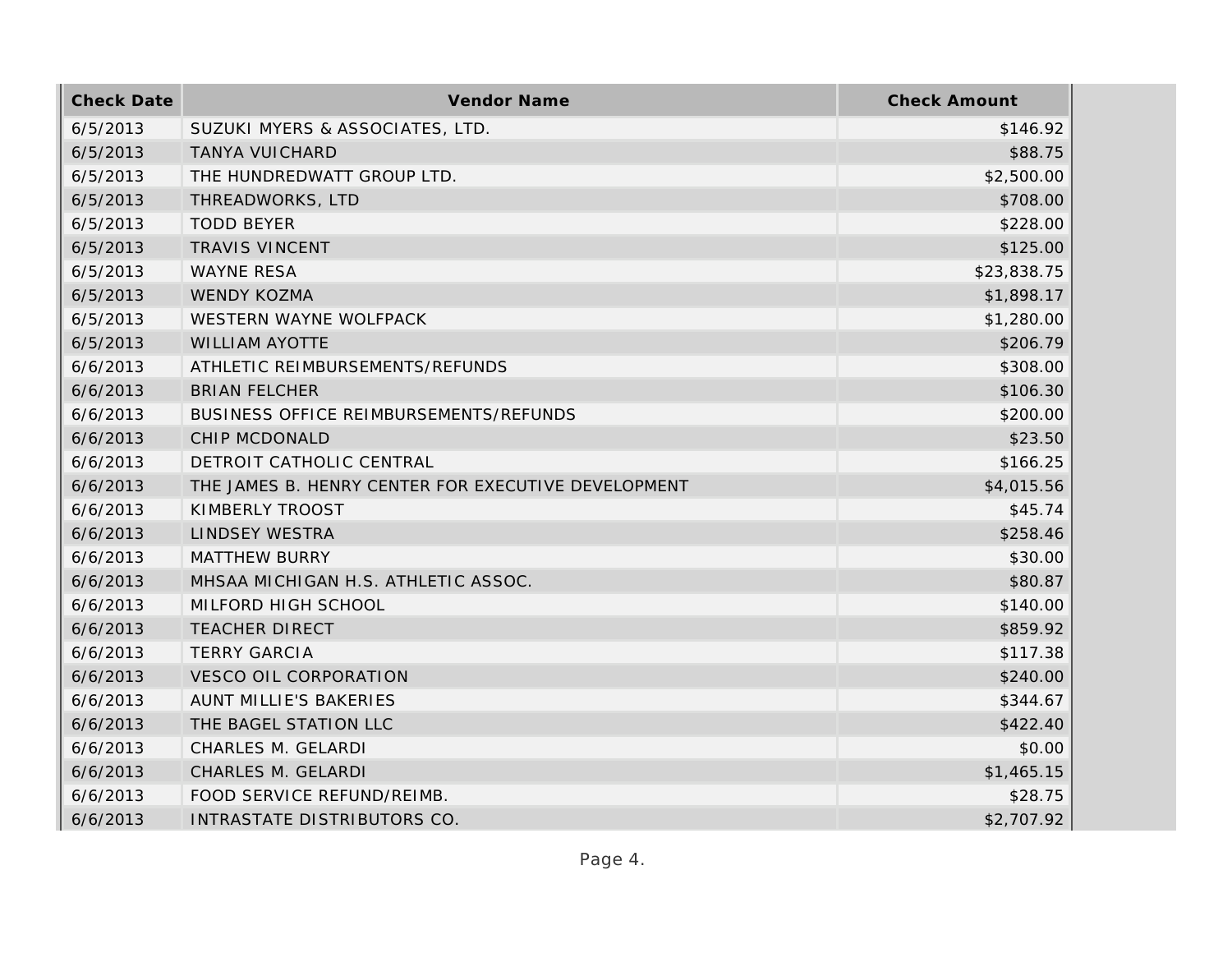| <b>Check Date</b> | Vendor Name                                           | <b>Check Amount</b> |
|-------------------|-------------------------------------------------------|---------------------|
| 6/6/2013          | <b>JET'S PIZZA</b>                                    | \$1,877.25          |
| 6/6/2013          | <b>KIM'S GARDENS</b>                                  | \$787.50            |
| 6/6/2013          | LANDGATE, INC. C/O BELLACINO'S                        | \$240.00            |
| 6/6/2013          | LIVONIA ITALIAN BAKERY                                | \$1,046.25          |
| 6/6/2013          | NOVI TOWN PIZZA LLC                                   | \$1,141.00          |
| 6/6/2013          | SAHANDI ENTERPRISE LLC DBA COTTAGE INN PIZZA          | \$342.00            |
| 6/6/2013          | TUBBYS SUBS QUALITY FOODS INC.                        | \$202.80            |
| 6/6/2013          | U.S. FOODSERVICE, INC.                                | \$850.39            |
| 6/6/2013          | VAN EERDEN FOODSERVICE                                | \$282.80            |
| 6/10/2013         | AARON D. COX                                          | \$274.32            |
| 6/10/2013         | AXA EQUITABLE EQUI-VEST                               | \$111.08            |
| 6/10/2013         | CHAPTER 13 TRUSTEE DAVID WM. RUSKIN                   | \$770.09            |
| 6/10/2013         | INTERNATIONAL UNION OPERATING ENGINEERS, LOCAL 324    | \$533.27            |
| 6/10/2013         | <b>MEFSA</b>                                          | \$210.35            |
| 6/10/2013         | MISDU MICHIGAN STATE DISBURSEMENT                     | \$2,510.60          |
| 6/10/2013         | NOVI ED SECRETARIAL &                                 | \$3,083.08          |
| 6/10/2013         | NOVI EDUCATION ASSOC c/o CHANDRA MADAFFERI - HS       | \$24,829.02         |
| 6/10/2013         | NOVI FOOD SERVICE c/o CARRIE HOLLIDAY-OH              | \$514.46            |
| 6/10/2013         | PHEAA PENNSYLVANIA HIGHER EDUCATION ASSISTANCE AGENCY | \$156.89            |
| 6/10/2013         | UNITED WAY                                            | \$95.00             |
| 6/10/2013         | UNIVERSITY OF MICHIGAN                                | \$357.63            |
| 6/12/2013         | DISTRICT REIMBURSEMENTS/REFUNDS                       | \$490.00            |
| 6/13/2013         | A PARTS WAREHOUSE                                     | \$16.00             |
| 6/13/2013         | ABSOPURE WATER COMPANY DEPT #850560                   | \$37.50             |
| 6/13/2013         | ACE TRANSPORTATION INC.                               | \$3,612.00          |
| 6/13/2013         | ALLEGRA PLYMOUTH                                      | \$3,781.28          |
| 6/13/2013         | AMBER GOLDEN                                          | \$30.00             |
| 6/13/2013         | AMERICAN RED CROSS                                    | \$1,424.63          |
| 6/13/2013         | ANGELINA KREGER                                       | \$82.97             |
| 6/13/2013         | <b>ANNE DEMEYER</b>                                   | \$12.00             |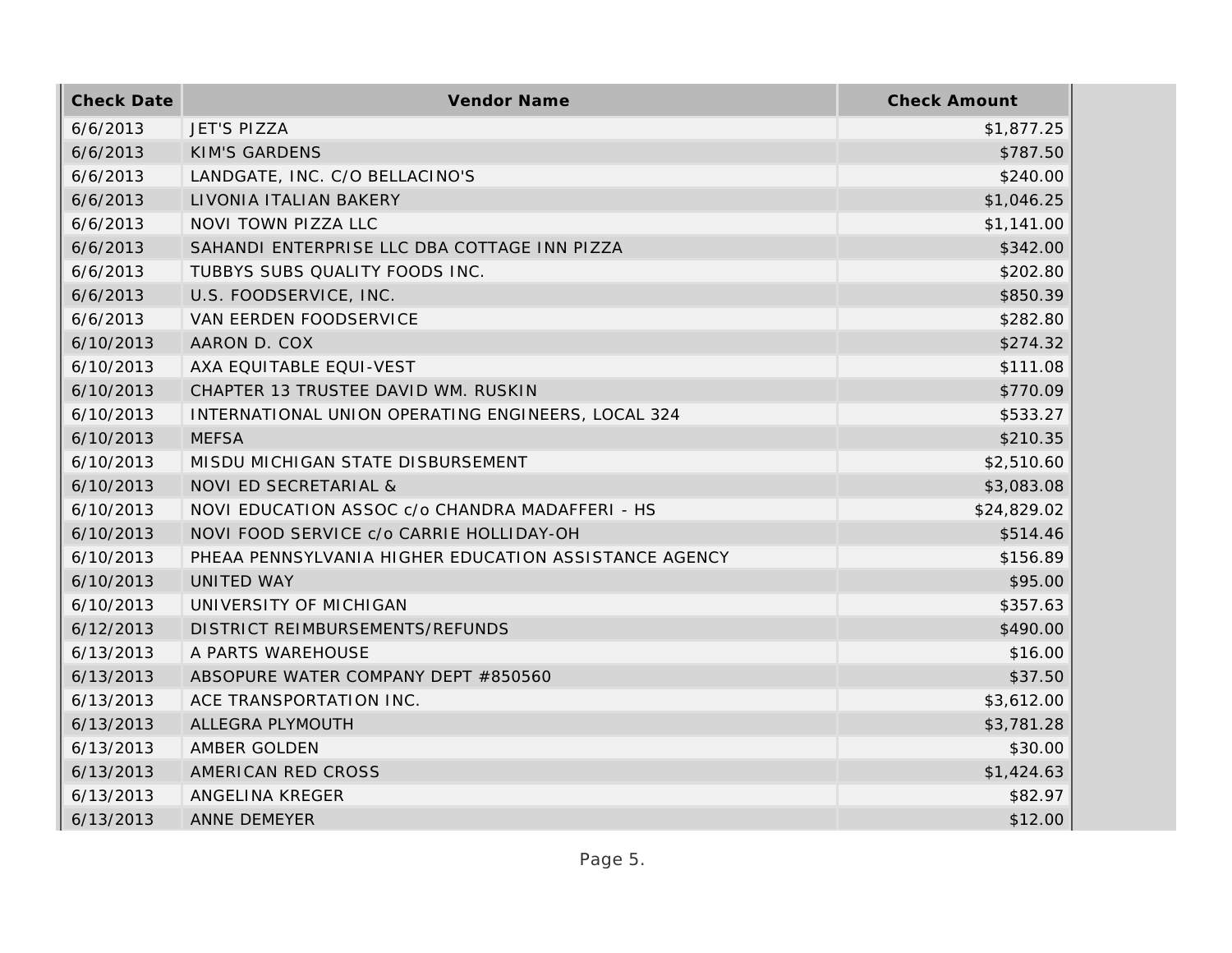| <b>Check Date</b> | Vendor Name                                                 | <b>Check Amount</b> |
|-------------------|-------------------------------------------------------------|---------------------|
| 6/13/2013         | APPLE, INC.                                                 | \$699.00            |
| 6/13/2013         | <b>ASHLEY LUSSENDEN</b>                                     | \$79.03             |
| 6/13/2013         | AT&T                                                        | \$1,750.20          |
| 6/13/2013         | AT&T                                                        | \$62.60             |
| 6/13/2013         | <b>AT&amp;T LONG DISTANCE</b>                               | \$407.81            |
| 6/13/2013         | <b>AUDRY MOISEEFF</b>                                       | \$97.72             |
| 6/13/2013         | BARBARA MATUSIEWICZ                                         | \$72.31             |
| 6/13/2013         | <b>BEARCOM</b>                                              | \$1,665.00          |
| 6/13/2013         | <b>BRIAN EFFINGER</b>                                       | \$110.00            |
| 6/13/2013         | <b>BSW</b>                                                  | \$2,160.08          |
| 6/13/2013         | C. BARRON AND SONS, INC.                                    | \$3,309.62          |
| 6/13/2013         | CARMEN M. JAROSLAWSKI                                       | \$238.11            |
| 6/13/2013         | CHANDRA MADAFFERI                                           | \$30.51             |
| 6/13/2013         | CHIP MCDONALD                                               | \$87.95             |
| 6/13/2013         | CINTAS CORPORATION #31                                      | \$236.74            |
| 6/13/2013         | CITY OF NOVI TREASURER'S OFFICE                             | \$49,307.79         |
| 6/13/2013         | <b>CLAIRE SCHURIG</b>                                       | \$679.60            |
| 6/13/2013         | <b>COLLEEN WANDEL</b>                                       | \$223.99            |
| 6/13/2013         | COMMUNITY EDUCATION REFUND                                  | \$470.00            |
| 6/13/2013         | COMMUNITY EDUCATION REFUND                                  | \$13.00             |
| 6/13/2013         | COMMUNITY EDUCATION REFUND                                  | \$37.00             |
| 6/13/2013         | COMMUNITY EDUCATION REFUND                                  | \$23.00             |
| 6/13/2013         | COMMUNITY EDUCATION REFUND                                  | \$275.00            |
| 6/13/2013         | CR HILL COMPANY INC.                                        | \$10.20             |
| 6/13/2013         | <b>CUMMINS BRIDGEWAY LLC</b>                                | \$1,030.92          |
| 6/13/2013         | <b>DAWN WAGNER</b>                                          | \$53.19             |
| 6/13/2013         | DEBORAH E. KARABEES-BETTS                                   | \$80.00             |
| 6/13/2013         | <b>DENNIS BETTS</b>                                         | \$80.00             |
| 6/13/2013         | DINSER'S FLOWERS & GREENHOUSES                              | \$200.00            |
| 6/13/2013         | EGR FIELD HOCKEY ASSOCIATION C/O KAREN BUTKOWSKI, TREASURER | \$200.00            |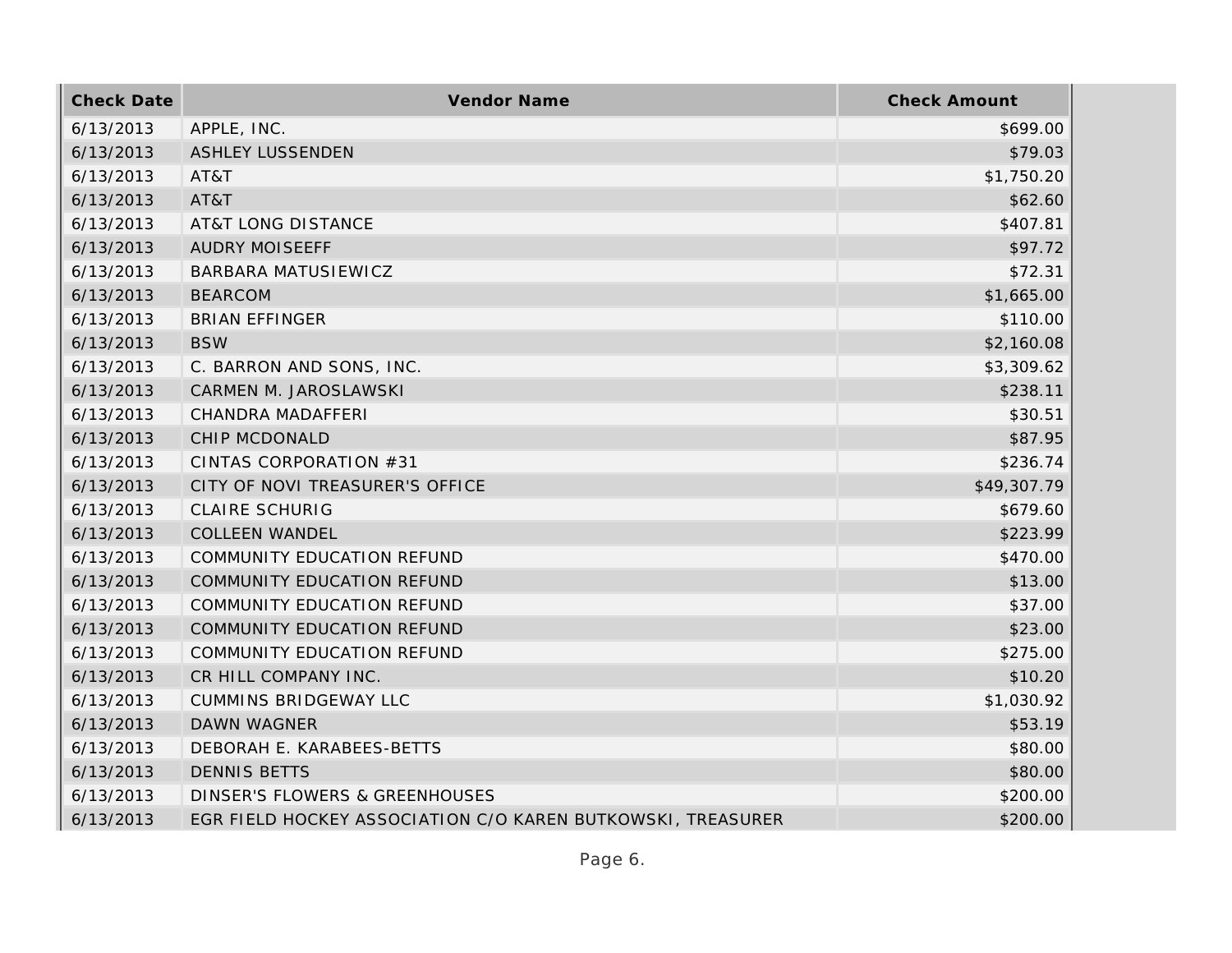| <b>Check Date</b> | Vendor Name                                                     | <b>Check Amount</b> |
|-------------------|-----------------------------------------------------------------|---------------------|
| 6/13/2013         | EMU CONVOCATION CENTER                                          | \$11,730.08         |
| 6/13/2013         | <b>ERIKA PERKOVICH</b>                                          | \$25.00             |
| 6/13/2013         | <b>ERIN BOEDEKER</b>                                            | \$70.90             |
| 6/13/2013         | EXELON CORPORATION CONSTELLATION NEW ENERGY - GAS DIVISION, LLC | \$0.00              |
| 6/13/2013         | EXELON CORPORATION CONSTELLATION NEW ENERGY - GAS DIVISION, LLC | \$53,480.42         |
| 6/13/2013         | EZSTREAM.COM SCHOLASTIC TOOLS LLC                               | \$200.00            |
| 6/13/2013         | FANNING/HOWEY ASSOCIATES, INC.                                  | \$750.00            |
| 6/13/2013         | FEDEX ACCT ***378 or ACCT ***353                                | \$196.80            |
| 6/13/2013         | <b>FLASH GLASS</b>                                              | \$190.00            |
| 6/13/2013         | FLEETPRIDE, INC.                                                | \$92.27             |
| 6/13/2013         | <b>FLINN SCIENTIFIC</b>                                         | \$1,544.38          |
| 6/13/2013         | HADLEY'S TOWING LLC                                             | \$150.00            |
| 6/13/2013         | HERFF JONES, INC.                                               | \$484.35            |
| 6/13/2013         | HIGH SCHOOL REIMBURSEMENTS/REFUNDS                              | \$19.76             |
| 6/13/2013         | HIGH SCHOOL REIMBURSEMENTS/REFUNDS                              | \$26.99             |
| 6/13/2013         | HOLLAND BUS COMPANY                                             | \$7,471.91          |
| 6/13/2013         | IMPACT APPLICATIONS, INC.                                       | \$500.00            |
| 6/13/2013         | <b>INDIAN TRAILS</b>                                            | \$114.00            |
| 6/13/2013         | INTEGRITY TESTING & SAFETY ADMINISTRATORS, INC.                 | \$305.00            |
| 6/13/2013         | JAMES VANEIZENGA                                                | \$679.60            |
| 6/13/2013         | <b>JANIS CANADY</b>                                             | \$30.08             |
| 6/13/2013         | <b>JENNIFER MEEKS</b>                                           | \$30.00             |
| 6/13/2013         | <b>JODI FORSTER</b>                                             | \$58.14             |
| 6/13/2013         | <b>JOSEPH MICHAEL BLACKMER</b>                                  | \$45.00             |
| 6/13/2013         | KATHRYN MARTINEZ                                                | \$30.00             |
| 6/13/2013         | <b>KERRY KOWALCZYK</b>                                          | \$259.95            |
| 6/13/2013         | LADYWOOD HIGH SCHOOL                                            | \$225.00            |
| 6/13/2013         | LAKE ORION SCHOOLS                                              | \$1,212.11          |
| 6/13/2013         | LINDA C. FISCHER                                                | \$21.44             |
| 6/13/2013         | LORI ULTCH                                                      | \$149.85            |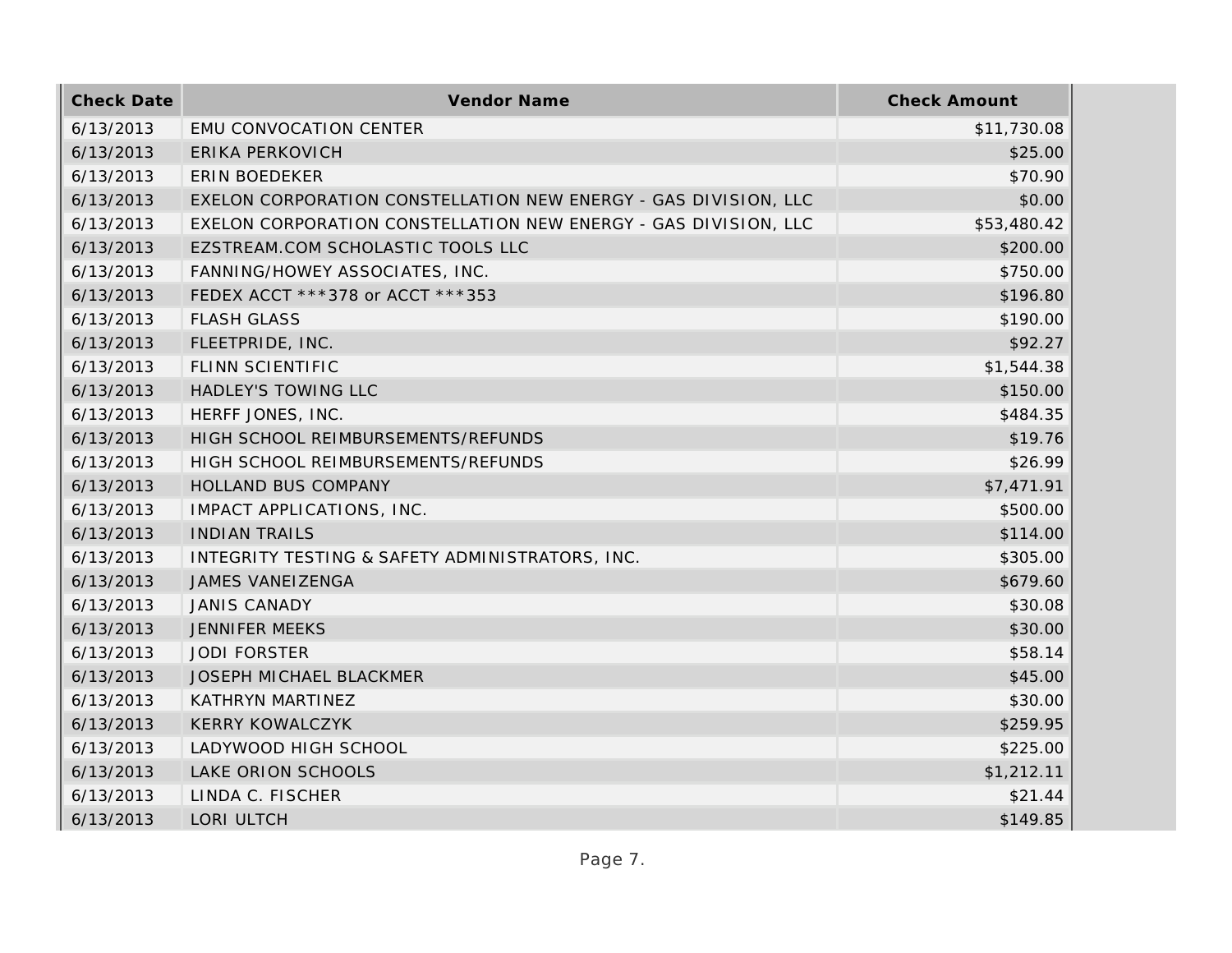| <b>Check Date</b> | <b>Vendor Name</b>                   | <b>Check Amount</b> |
|-------------------|--------------------------------------|---------------------|
| 6/13/2013         | LYNNE BLOOM                          | \$720.00            |
| 6/13/2013         | <b>MARIANNE BARCOMB</b>              | \$60.00             |
| 6/13/2013         | <b>MARK HOURIGAN</b>                 | \$709.00            |
| 6/13/2013         | MARK PARRINELLO                      | \$45.00             |
| 6/13/2013         | MARSHALL MUSIC                       | \$0.00              |
| 6/13/2013         | <b>MARSHALL MUSIC</b>                | \$5,558.00          |
| 6/13/2013         | MATHESON TRI-GAS, INC.               | \$166.63            |
| 6/13/2013         | <b>MELISSA CARRUTH</b>               | \$95.00             |
| 6/13/2013         | METRO ATHLETIC OFFICIALS ASSOCIATION | \$8,380.00          |
| 6/13/2013         | MHSAA MICHIGAN H.S. ATHLETIC ASSOC.  | \$1,109.27          |
| 6/13/2013         | MICHELLE HURLEY                      | \$191.53            |
| 6/13/2013         | NICHOLAS CARAMAGNO                   | \$30.00             |
| 6/13/2013         | <b>NIKKI MCEVERS</b>                 | \$287.48            |
| 6/13/2013         | <b>NORIKO ROSEN</b>                  | \$60.00             |
| 6/13/2013         | PEGGY HARE                           | \$101.70            |
| 6/13/2013         | PELLETS, INC.                        | \$1,288.00          |
| 6/13/2013         | RACHELLE MARIE HADLEY                | \$30.00             |
| 6/13/2013         | RHONDA SPEAKER                       | \$95.36             |
| 6/13/2013         | <b>RICK GREEN</b>                    | \$60.00             |
| 6/13/2013         | RICK SHEPARD HURRICANE GRAPHICS      | \$55.00             |
| 6/13/2013         | THE RIEGLE PRESS, INC.               | \$137.91            |
| 6/13/2013         | ROCHESTER COMMUNITY SCHOOLS          | \$1,413.57          |
| 6/13/2013         | SALINE AREA SCHOOLS                  | \$75.00             |
| 6/13/2013         | SBSI SOFTWARE INC.                   | \$2,506.60          |
| 6/13/2013         | SCHOLASTIC BOOK CLUBS, INC.          | \$95.76             |
| 6/13/2013         | SCHOOLPICTURES.COM                   | \$2,837.84          |
| 6/13/2013         | <b>SHARON FILLIPPS</b>               | \$939.57            |
| 6/13/2013         | SHERMAN LAKE YMCA OUTDOOR CENTER     | \$100.00            |
| 6/13/2013         | <b>SIGMA</b>                         | \$70.00             |
| 6/13/2013         | SOCCER ASSIGNING, LLC                | \$2,150.00          |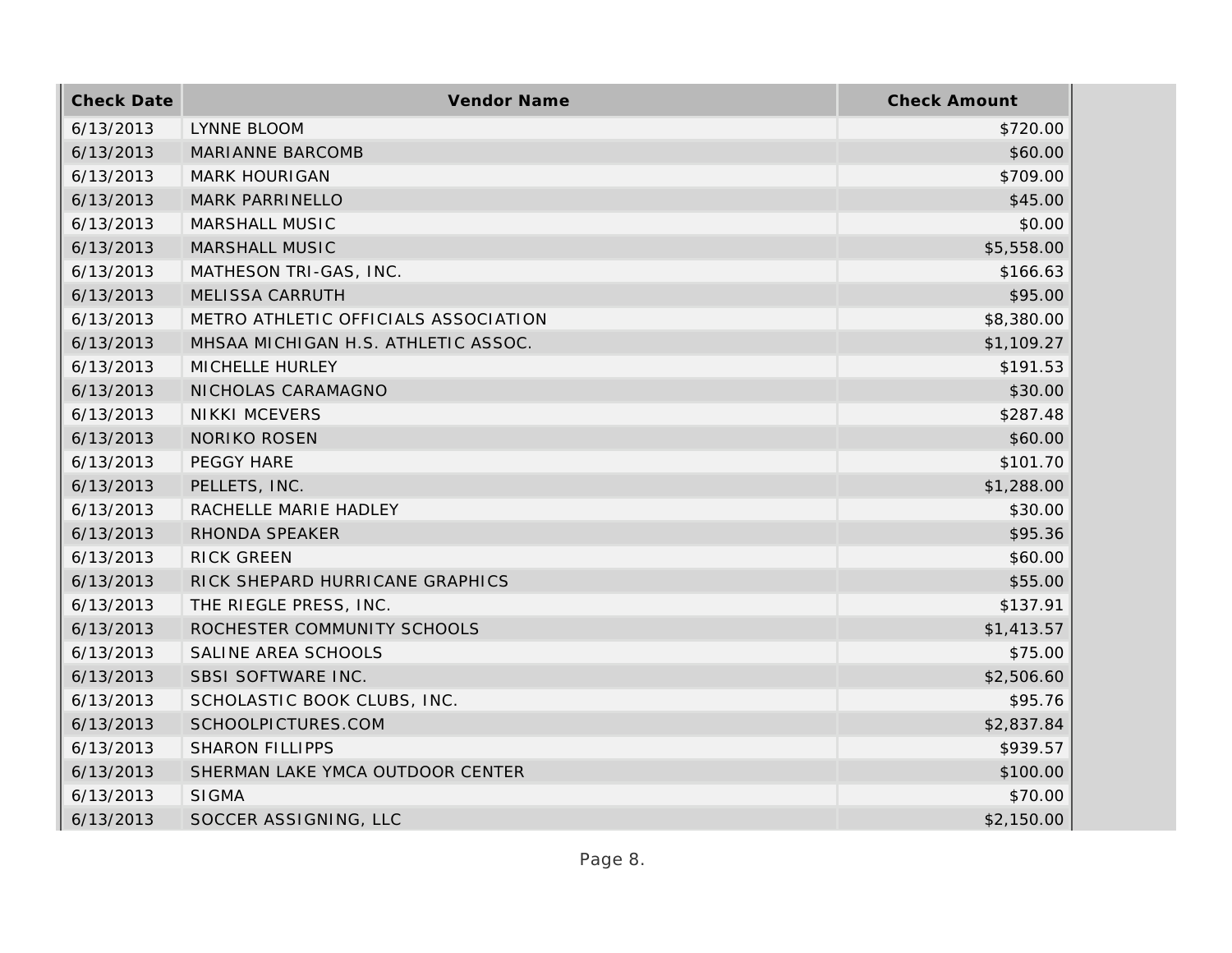| <b>Check Date</b> | Vendor Name                                                    | <b>Check Amount</b> |
|-------------------|----------------------------------------------------------------|---------------------|
| 6/13/2013         | <b>STACEY SCHAEFER</b>                                         | \$113.00            |
| 6/13/2013         | <b>STACY TANNER</b>                                            | \$404.02            |
| 6/13/2013         | STAPLES ADVANTAGE                                              | \$0.00              |
| 6/13/2013         | STAPLES ADVANTAGE                                              | \$662.05            |
| 6/13/2013         | <b>SUE BARRICK</b>                                             | \$68.37             |
| 6/13/2013         | TARRA MARIE ANTOINETTE GREEN                                   | \$30.00             |
| 6/13/2013         | THREADWORKS, LTD                                               | \$4,292.25          |
| 6/13/2013         | TOBINS LAKE SALES, INC. TLS SALES INC.                         | \$3,354.00          |
| 6/13/2013         | <b>TOM TIMMER</b>                                              | \$64.96             |
| 6/13/2013         | <b>TOTAL SPORTS</b>                                            | \$9,750.00          |
| 6/13/2013         | TRI-C PUBLICATIONS                                             | \$32.00             |
| 6/13/2013         | TRI-COUNTY INTERNATIONAL TRUCKS, INC.                          | \$67.04             |
| 6/13/2013         | UNITY SCHOOL BUS PARTS                                         | \$320.58            |
| 6/13/2013         | VINTAGE BOOK CO. TEXTBOOK WAREHOUSE, LLC                       | \$585.00            |
| 6/13/2013         | WAGEWORKS, INC                                                 | \$931.12            |
| 6/13/2013         | WAYNE STATE UNIVERSITY                                         | \$150.00            |
| 6/13/2013         | <b>WENGER CORPORATION</b>                                      | \$807.00            |
| 6/13/2013         | THE BAGEL STATION LLC                                          | \$475.20            |
| 6/13/2013         | BILDON PARTS AND SERVICE INC.                                  | \$1,312.01          |
| 6/13/2013         | CHARLES M. GELARDI                                             | \$0.00              |
| 6/13/2013         | CHARLES M. GELARDI                                             | \$998.94            |
| 6/13/2013         | COUNTRY PRIDE DAIRY, INC.                                      | \$0.00              |
| 6/13/2013         | COUNTRY PRIDE DAIRY, INC.                                      | \$9,242.68          |
| 6/13/2013         | <b>EVEANN CHESTER</b>                                          | \$200.00            |
| 6/13/2013         | EVER KOLD REFRIGERATION                                        | \$675.00            |
| 6/13/2013         | <b>JET'S PIZZA</b>                                             | \$2,645.92          |
| 6/13/2013         | <b>KIM'S GARDENS</b>                                           | \$1,522.50          |
| 6/13/2013         | LANDGATE, INC. C/O BELLACINO'S                                 | \$240.00            |
| 6/13/2013         | NOVI TOWN PIZZA LLC                                            | \$934.50            |
| 6/13/2013         | OAKLAND COUNTY HEALTH DIVISION DEPT OF HEALTH & HUMAN SERVICES | \$50.00             |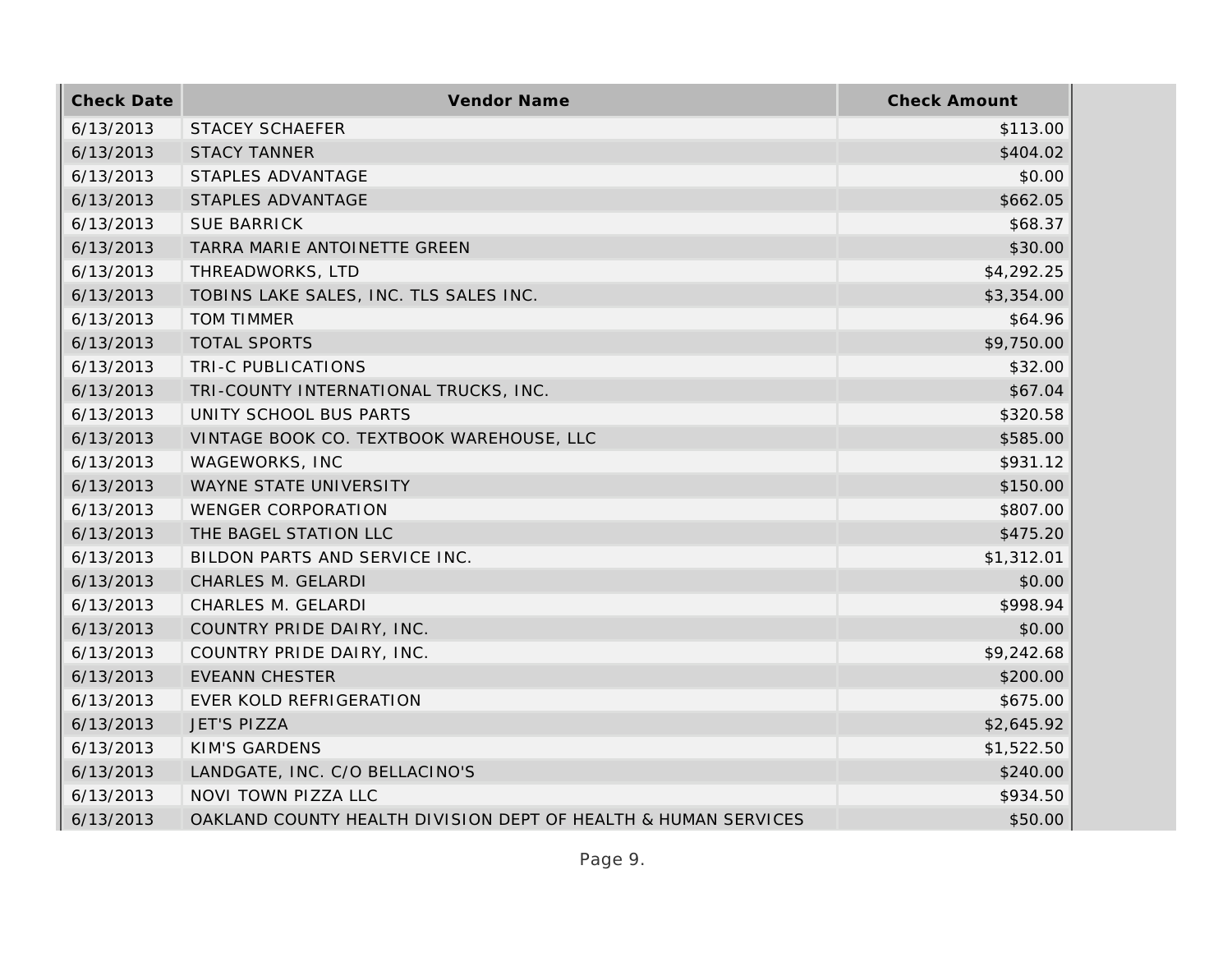| <b>Check Date</b> | Vendor Name                                                        | <b>Check Amount</b> |
|-------------------|--------------------------------------------------------------------|---------------------|
| 6/13/2013         | PIZZA HUT/REDBERRY RESTO BRANDS INTL INC.                          | \$925.00            |
| 6/13/2013         | PIZZA MARVELOUS                                                    | \$714.00            |
| 6/13/2013         | SAHANDI ENTERPRISE LLC DBA COTTAGE INN PIZZA                       | \$1,068.00          |
| 6/13/2013         | SAMMY J. LOVIN SOLE MBR 1ST DEGREE HEATING COOLING & REFRIGERATION | \$140.00            |
| 6/13/2013         | TUBBYS SUBS QUALITY FOODS INC.                                     | \$621.92            |
| 6/19/2013         | ACE TRANSPORTATION INC.                                            | \$1,428.00          |
| 6/19/2013         | ALLA TABAK (DBA) MICHIGAN CHESS ACADEMY                            | \$1,132.50          |
| 6/19/2013         | ALLEGRA PLYMOUTH                                                   | \$180.25            |
| 6/19/2013         | ASCAP AMERICAN SOCIETY OF COMPOSERS                                | \$319.00            |
| 6/19/2013         | <b>AT&amp;T MOBILITY</b>                                           | \$854.54            |
| 6/19/2013         | ATHLETIC REIMBURSEMENTS/REFUNDS                                    | \$120.00            |
| 6/19/2013         | ATHLETIC REIMBURSEMENTS/REFUNDS                                    | \$100.00            |
| 6/19/2013         | <b>BAYERL PRODUCTIONS</b>                                          | \$1,200.00          |
| 6/19/2013         | <b>BILL KELP</b>                                                   | \$400.00            |
| 6/19/2013         | <b>BRIAN GORDON</b>                                                | \$466.29            |
| 6/19/2013         | <b>BROADCAST MEASUREMENTS</b>                                      | \$325.48            |
| 6/19/2013         | CARLA FAWAZ                                                        | \$65.56             |
| 6/19/2013         | <b>CAROL CHAPUT</b>                                                | \$48.10             |
| 6/19/2013         | <b>CAROL SPRYS</b>                                                 | \$253.83            |
| 6/19/2013         | <b>CATHY CLOKE</b>                                                 | \$14.00             |
| 6/19/2013         | <b>CHARLES LACLEAR</b>                                             | \$626.05            |
| 6/19/2013         | CHARLES M. KAZALEH                                                 | \$645.00            |
| 6/19/2013         | CHRISTINE J. HARRIS                                                | \$134.60            |
| 6/19/2013         | CHRISTINE M. DIATIKAR                                              | \$140.40            |
| 6/19/2013         | CITY OF NOVI WATER & SEWER DEPARTMENT                              | \$3,597.76          |
| 6/19/2013         | COMFORT INN UNIVERSITY PARK CONFERENCE CENTER                      | \$296.82            |
| 6/19/2013         | COMMUNITY EDUCATION REFUND                                         | \$240.00            |
| 6/26/2013         | COMMUNITY EDUCATION REFUND                                         | (\$240.00)          |
| 6/19/2013         | COMMUNITY EDUCATION REFUND                                         | \$460.00            |
| 6/19/2013         | COMMUNITY EDUCATION REFUND                                         | \$518.00            |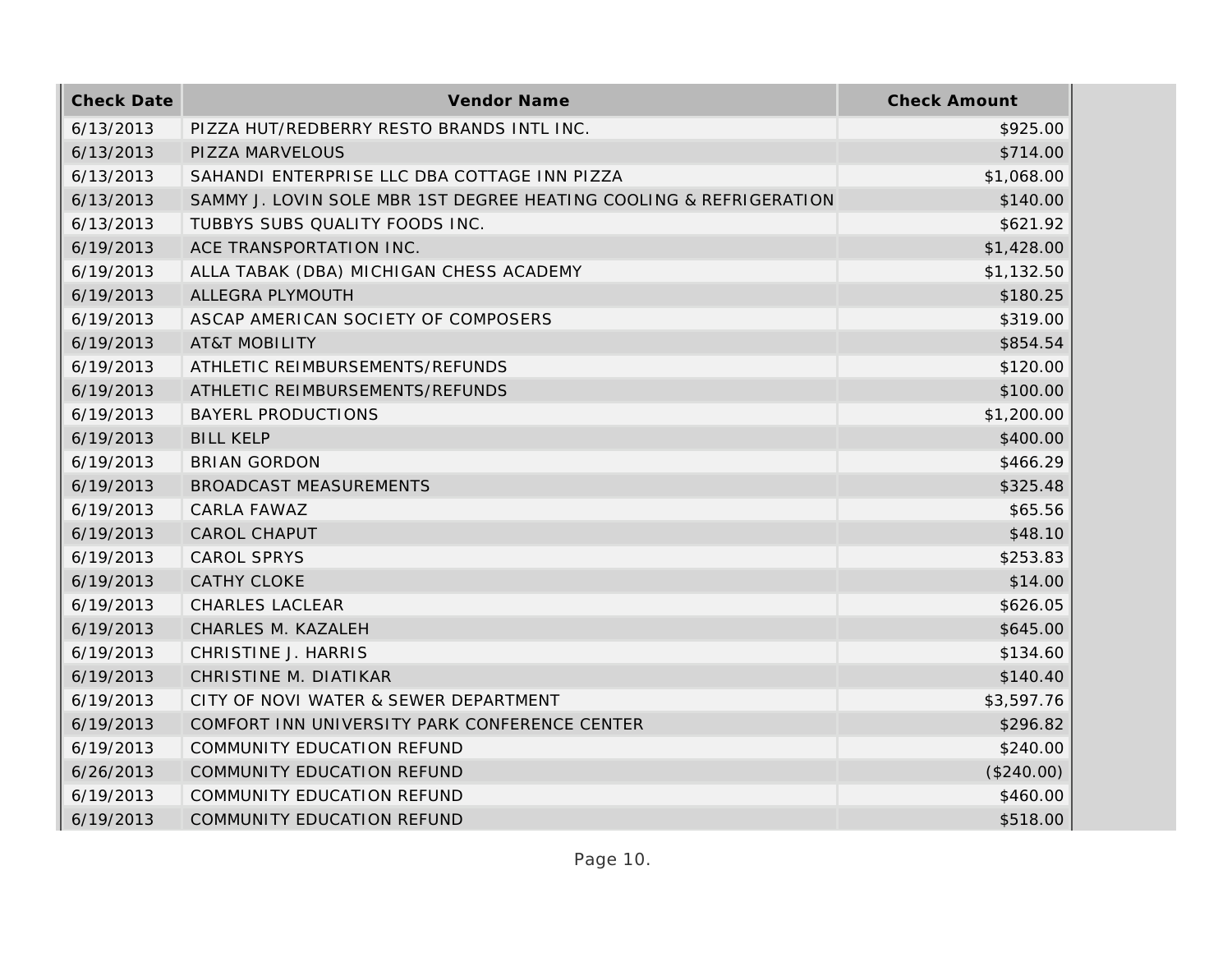| <b>Check Date</b> | Vendor Name                                                | <b>Check Amount</b> |
|-------------------|------------------------------------------------------------|---------------------|
| 6/19/2013         | <b>COMMUNITY EDUCATION REFUND</b>                          | \$32.00             |
| 6/19/2013         | COMMUNITY EDUCATION REFUND                                 | \$490.00            |
| 6/19/2013         | COMMUNITY EDUCATION REFUND                                 | \$240.00            |
| 6/21/2013         | COMMUNITY EDUCATION REFUND                                 | (\$240.00)          |
| 6/19/2013         | COMPUWARE SPORTS ARENA, LLC                                | \$100.00            |
| 6/19/2013         | CONTRACT PAPER GROUP, INC.                                 | \$2,029.60          |
| 6/19/2013         | <b>DALE ROGERS</b>                                         | \$2,314.36          |
| 6/19/2013         | DAVID JOHN BEATON                                          | \$500.00            |
| 6/19/2013         | DEBORAH LIM-ARENA                                          | \$2,490.71          |
| 6/19/2013         | DETROIT SCIENCE FOR KIDS, INC. DBA/ MAD SCIENCE OF DETROIT | \$1,380.00          |
| 6/19/2013         | DISTRICT REIMBURSEMENTS/REFUNDS                            | \$34.00             |
| 6/19/2013         | DISTRICT REIMBURSEMENTS/REFUNDS                            | \$70.00             |
| 6/19/2013         | DONALD J. MASON                                            | \$950.00            |
| 6/19/2013         | DONNA LYNN CONNAD-ROSKAMP                                  | \$30.00             |
| 6/19/2013         | EMU CONVOCATION CENTER                                     | \$799.70            |
| 6/19/2013         | FOLLETT LIBRARY RESOURCES                                  | \$1,964.06          |
| 6/19/2013         | THE GATORADE COMPANY                                       | \$120.00            |
| 6/19/2013         | <b>GCA SERVICES GROUP</b>                                  | \$0.00              |
| 6/19/2013         | <b>GCA SERVICES GROUP</b>                                  | \$9,695.65          |
| 6/19/2013         | <b>HEATHER MCKAIG</b>                                      | \$220.77            |
| 6/19/2013         | HERFF JONES, INC.                                          | \$71.06             |
| 6/19/2013         | HIGH SCHOOL REIMBURSEMENTS/REFUNDS                         | \$81.84             |
| 6/19/2013         | HIGH SCHOOL REIMBURSEMENTS/REFUNDS                         | \$87.00             |
| 6/19/2013         | HIGH SCHOOL REIMBURSEMENTS/REFUNDS                         | \$58.00             |
| 6/19/2013         | HODGE PRODUCTS, INC.                                       | \$5,308.50          |
| 6/19/2013         | <b>JANE BENKARSKI</b>                                      | \$69.00             |
| 6/19/2013         | <b>JASON IHNAT</b>                                         | \$300.00            |
| 6/19/2013         | <b>JODIE SIKAITIS</b>                                      | \$313.68            |
| 6/19/2013         | JOSTENS, INC.                                              | \$27.20             |
| 6/19/2013         | <b>JUNE MCCARTHY</b>                                       | \$792.00            |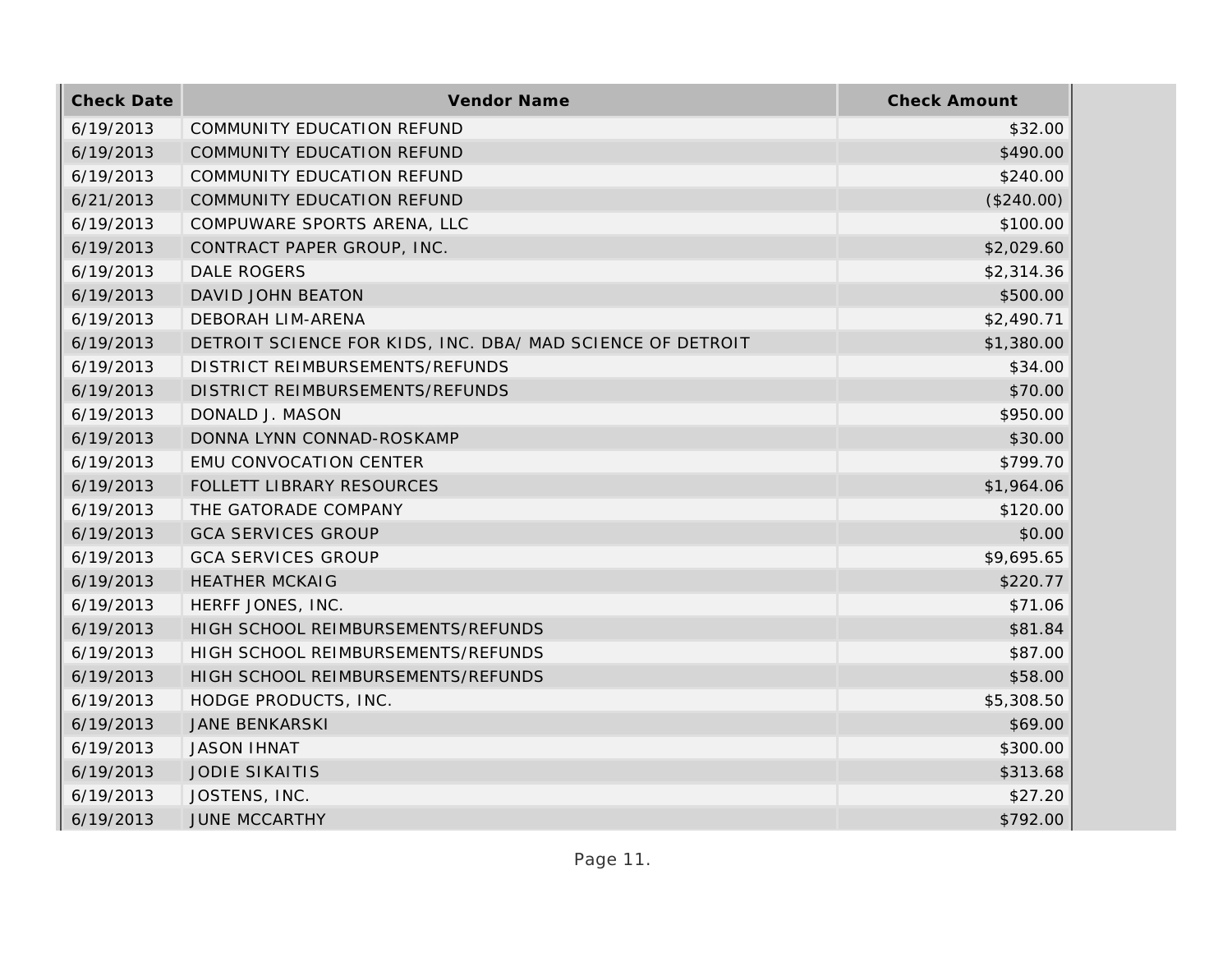| <b>Check Date</b> | <b>Vendor Name</b>                  | <b>Check Amount</b> |
|-------------------|-------------------------------------|---------------------|
| 6/19/2013         | <b>KAREN BRYANT</b>                 | \$32.78             |
| 6/19/2013         | KIMBERLY R. NORRIS                  | \$1,067.00          |
| 6/19/2013         | LAKE ORION SCHOOLS                  | \$394.06            |
| 6/19/2013         | LATHWELL'S GOLF SHOP, LLC           | \$336.95            |
| 6/19/2013         | LEISURE UNLIMITED LLC               | \$260.00            |
| 6/19/2013         | LESLIE CONDON                       | \$33.43             |
| 6/19/2013         | LISA CIOLLI                         | \$141.75            |
| 6/19/2013         | LORETTA BURKHARDT                   | \$1,071.06          |
| 6/19/2013         | MARCI ABEL                          | \$31.92             |
| 6/19/2013         | MARIE KENNEDY                       | \$859.87            |
| 6/19/2013         | MARSHALL MUSIC                      | \$0.00              |
| 6/19/2013         | <b>MARSHALL MUSIC</b>               | \$574.58            |
| 6/19/2013         | MELISSA CUSHMAN                     | \$175.00            |
| 6/19/2013         | MELISSA HENDERSON                   | \$68.27             |
| 6/19/2013         | MHSAA MICHIGAN H.S. ATHLETIC ASSOC. | \$217.45            |
| 6/19/2013         | MIDDLE SCHOOL REIMBURSEMENT/REFUND  | \$114.08            |
| 6/19/2013         | MIRANDA BODNOVITS                   | \$292.83            |
| 6/19/2013         | NETECH CORP.                        | \$446.50            |
| 6/19/2013         | NICOLE CARTER                       | \$517.88            |
| 6/19/2013         | NORTHERN STAR CHARTER-N-TOURS       | \$600.00            |
| 6/19/2013         | PATRICIA HAHN                       | \$660.00            |
| 6/19/2013         | PHILLIP SCAVO                       | \$177.98            |
| 6/19/2013         | PITNEY BOWES PURCHASE POWER         | \$3,000.00          |
| 6/19/2013         | PLANTE & MORAN, PLLC                | \$7,000.00          |
| 6/19/2013         | RENEE P. LUBAWAY DIGITAL INK LLC    | \$19.00             |
| 6/19/2013         | ROBERT BAKER                        | \$290.97            |
| 6/19/2013         | SAFEWAY SHREDDING LLC               | \$200.00            |
| 6/19/2013         | <b>SAM'S CLUB</b>                   | \$96.74             |
| 6/19/2013         | SEIDLITZ EDUCATION, LLC             | \$928.50            |
| 6/19/2013         | SESAC, LLC SESAC, INC.              | \$140.00            |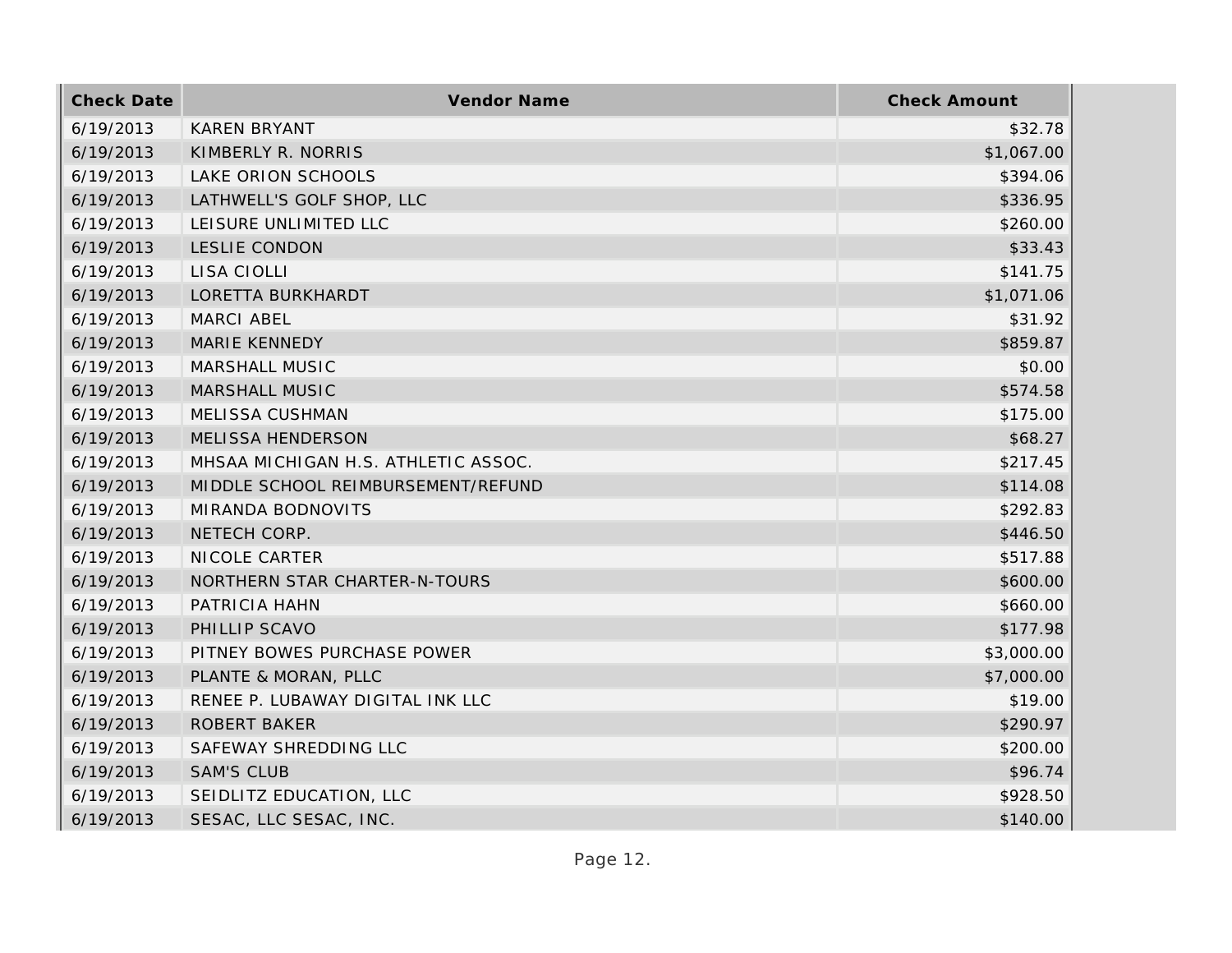| <b>Check Date</b> | Vendor Name                                           | <b>Check Amount</b> |
|-------------------|-------------------------------------------------------|---------------------|
| 6/19/2013         | SHAR SCHOOL SALES SHAR PRODUCTS COMPANY               | \$4,944.00          |
| 6/19/2013         | SOUTH LYON HIGH SCHOOL SOUTH LYON ATHLETICS           | \$80.00             |
| 6/19/2013         | <b>TERRY GARCIA</b>                                   | \$96.70             |
| 6/19/2013         | THALNER ELECTRONIC LABORATORIES, INC. DBA TEL SYSTEMS | \$775.00            |
| 6/19/2013         | THREADWORKS, LTD                                      | \$5,896.00          |
| 6/19/2013         | TRACY LYNN SHORE                                      | \$61.60             |
| 6/19/2013         | VSC, INC                                              | \$1,109.00          |
| 6/19/2013         | WALSWORTH PUBLISHING COMPANY                          | \$6,127.50          |
| 6/19/2013         | FANNING/HOWEY ASSOCIATES, INC.                        | \$1,975.00          |
| 6/19/2013         | VSC, INC                                              | \$575.00            |
| 6/19/2013         | A & R REPAIRS BAKER'S KNEAD INC                       | \$1,729.21          |
| 6/19/2013         | FOOD SERVICE REFUND/REIMB.                            | \$48.50             |
| 6/19/2013         | FOOD SERVICE REFUND/REIMB.                            | \$46.35             |
| 6/19/2013         | FOOD SERVICE REFUND/REIMB.                            | \$41.55             |
| 6/19/2013         | FOOD SERVICE REFUND/REIMB.                            | \$77.30             |
| 6/19/2013         | FOOD SERVICE REFUND/REIMB.                            | \$35.25             |
| 6/21/2013         | FOOD SERVICE REFUND/REIMB.                            | (\$35.25)           |
| 6/19/2013         | FOOD SERVICE REFUND/REIMB.                            | \$36.00             |
| 6/19/2013         | FOOD SERVICE REFUND/REIMB.                            | \$27.00             |
| 6/19/2013         | FOOD SERVICE REFUND/REIMB.                            | \$96.25             |
| 6/19/2013         | FOOD SERVICE REFUND/REIMB.                            | \$57.00             |
| 6/19/2013         | FOOD SERVICE REFUND/REIMB.                            | \$42.05             |
| 6/19/2013         | FOOD SERVICE REFUND/REIMB.                            | \$28.00             |
| 6/19/2013         | FOOD SERVICE REFUND/REIMB.                            | \$27.30             |
| 6/19/2013         | FOOD SERVICE REFUND/REIMB.                            | \$58.40             |
| 6/19/2013         | FOOD SERVICE REFUND/REIMB.                            | \$71.15             |
| 6/19/2013         | FOOD SERVICE REFUND/REIMB.                            | \$49.30             |
| 6/19/2013         | FOOD SERVICE REFUND/REIMB.                            | \$50.00             |
| 6/19/2013         | FOOD SERVICE REFUND/REIMB.                            | \$27.50             |
| 6/24/2013         | ALLEGRA PLYMOUTH                                      | \$328.18            |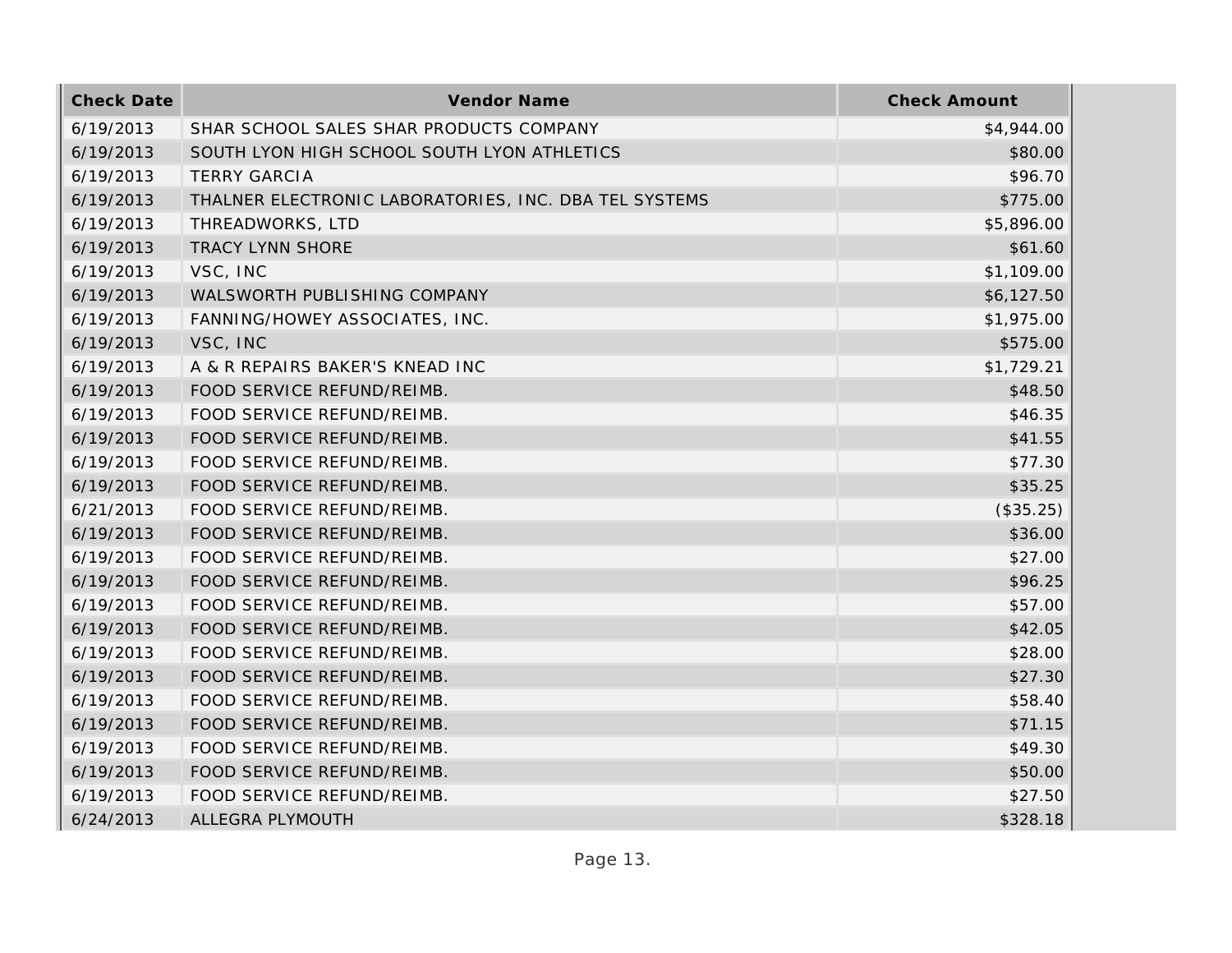| <b>Check Date</b> | Vendor Name                                              | <b>Check Amount</b> |
|-------------------|----------------------------------------------------------|---------------------|
| 6/24/2013         | ALUMINUM ATHLETIC EQUIPMENT                              | \$1,480.00          |
| 6/24/2013         | ATHLETIC REIMBURSEMENTS/REFUNDS                          | \$360.00            |
| 6/24/2013         | <b>BRAD HUSS</b>                                         | \$157.63            |
| 6/24/2013         | CATHERINE M. FARRIS                                      | \$108.06            |
| 6/24/2013         | CHIP MCDONALD                                            | \$43.41             |
| 6/24/2013         | <b>CHRIS TYRPAK</b>                                      | \$299.99            |
| 6/24/2013         | COMMUNITY EDUCATION REFUND                               | \$240.00            |
| 6/24/2013         | DARBY HOPPENSTEDT                                        | \$7.50              |
| 6/24/2013         | EXECUTIVE ENERGY SERVICES, LLC ATTN: ACCOUNTS RECEIVABLE | \$400.00            |
| 6/24/2013         | <b>GLEN K WALTHALL</b>                                   | \$53.29             |
| 6/24/2013         | HERFF JONES, INC.                                        | \$46.59             |
| 6/24/2013         | <b>JEANNE DIAL</b>                                       | \$12.38             |
| 6/24/2013         | <b>JORDANO GRAPHICS</b>                                  | \$3,180.00          |
| 6/24/2013         | <b>LUMA JARGIS</b>                                       | \$43.69             |
| 6/24/2013         | <b>MALLOY FARLEY</b>                                     | \$469.92            |
| 6/24/2013         | <b>MARK HOURIGAN</b>                                     | \$106.44            |
| 6/24/2013         | MATHEMATICAL OLYMPIADS FOR ELEMENTARY SCHOOLS            | \$178.00            |
| 6/24/2013         | MEADOWBROOK ART CENTER                                   | \$245.65            |
| 6/24/2013         | MEDCO SUPPLY INC.                                        | \$157.95            |
| 6/24/2013         | METROPOLITAN DETROIT BUREAU OF SCHOOL STUDIES, INC       | \$25.00             |
| 6/24/2013         | NETECH CORP.                                             | \$232.50            |
| 6/24/2013         | OAKLAND SCHOOLS                                          | \$11,382.00         |
| 6/24/2013         | OAKLAND UNIVERSITY                                       | \$1,845.00          |
| 6/24/2013         | PATRICIA C. KORTLANDT                                    | \$50.00             |
| 6/24/2013         | PEDIATRIC HEALTH CONSULTANTS, INC.                       | \$18,127.86         |
| 6/24/2013         | PITNEY BOWES GLOBAL FINANCIAL SERVICES LLC               | \$699.00            |
| 6/24/2013         | SCHOOLPICTURES.COM                                       | \$360.00            |
| 6/24/2013         | <b>SHARON FILLIPPS</b>                                   | \$24.86             |
| 6/24/2013         | STADIUM SYSTEM, INC.                                     | \$10,600.20         |
| 6/24/2013         | THRUN LAW FIRM, P.C.                                     | \$20,001.24         |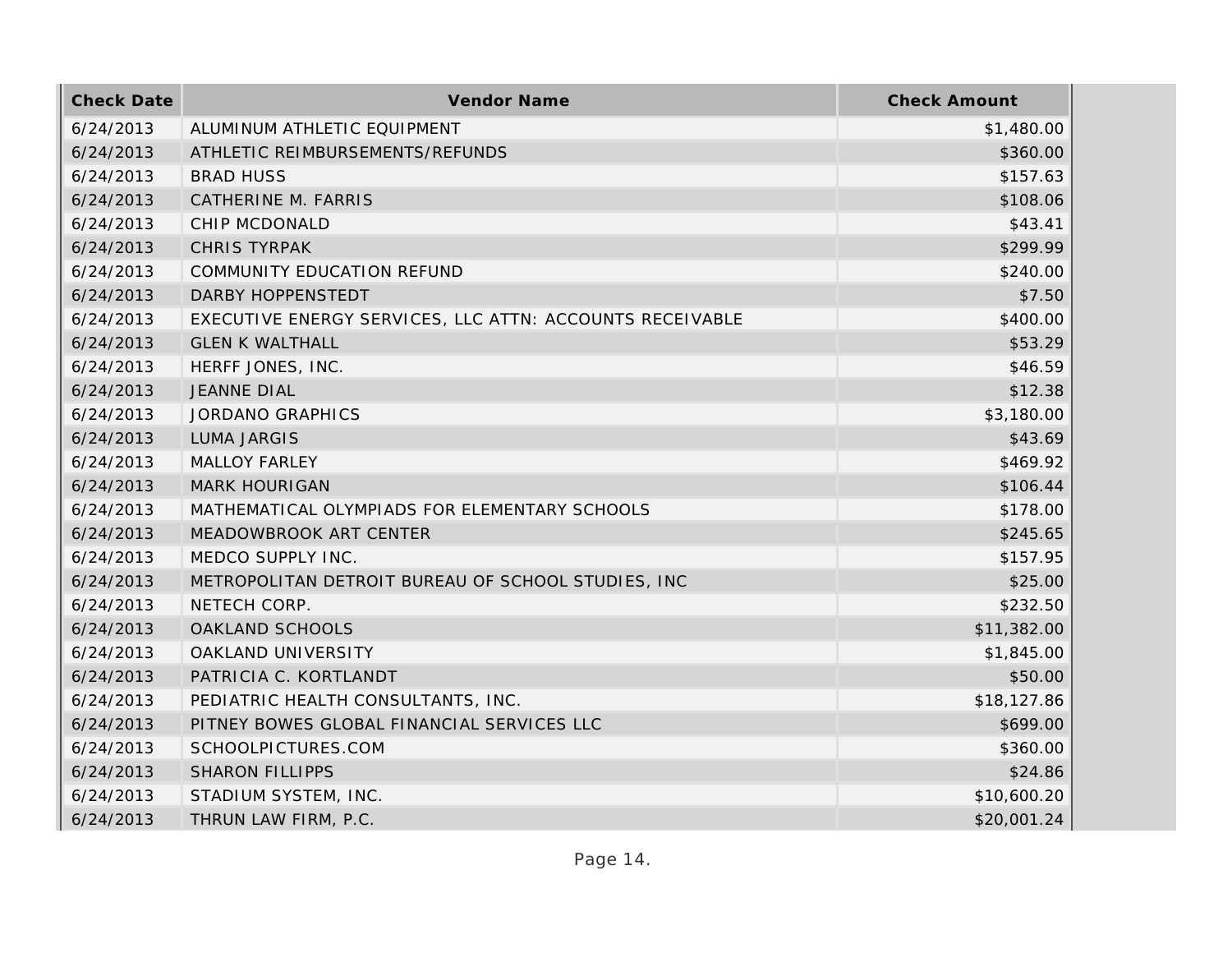| <b>Check Date</b> | Vendor Name                                             | <b>Check Amount</b> |
|-------------------|---------------------------------------------------------|---------------------|
| 6/25/2013         | AARON D. COX                                            | \$274.33            |
| 6/25/2013         | AXA EQUITABLE EQUI-VEST                                 | \$111.08            |
| 6/25/2013         | CHAPTER 13 TRUSTEE DAVID WM. RUSKIN                     | \$770.09            |
| 6/25/2013         | INTERNATIONAL UNION OPERATING ENGINEERS, LOCAL 324      | \$545.15            |
| 6/25/2013         | MISDU MICHIGAN STATE DISBURSEMENT                       | \$2,510.60          |
| 6/25/2013         | NOVI ED SECRETARIAL &                                   | \$3,083.08          |
| 6/25/2013         | NOVI EDUCATION ASSOC c/o CHANDRA MADAFFERI - HS         | \$25,047.24         |
| 6/25/2013         | NOVI FOOD SERVICE c/o CARRIE HOLLIDAY-OH                | \$514.46            |
| 6/25/2013         | OAKLAND COUNTY REIMBURSEMENT DIVISION COUNTY OF OAKLAND | \$15.00             |
| 6/25/2013         | PHEAA PENNSYLVANIA HIGHER EDUCATION ASSISTANCE AGENCY   | \$143.10            |
| 6/25/2013         | UNITED WAY                                              | \$95.00             |
| 6/25/2013         | UNIVERSITY OF MICHIGAN                                  | \$357.63            |
| 6/25/2013         | ADAPTIVATION INCORPORATED                               | \$663.00            |
| 6/25/2013         | ALEXANDRA D'ANNIBALE                                    | \$120.00            |
| 6/25/2013         | ALEXANDRIA IACOBELLI                                    | \$120.00            |
| 6/25/2013         | THE ARGUS-PRESS COMPANY                                 | \$715.00            |
| 6/25/2013         | ATHLETIC REIMBURSEMENTS/REFUNDS                         | \$45.00             |
| 6/25/2013         | ATHLETIC REIMBURSEMENTS/REFUNDS                         | \$43.74             |
| 6/25/2013         | <b>CHAMPION CHEER</b>                                   | \$12,216.00         |
| 6/25/2013         | <b>HEATHER STEWART</b>                                  | \$515.00            |
| 6/25/2013         | <b>HEINEMANN</b>                                        | \$4,125.00          |
| 6/25/2013         | JADE ANTOLEC                                            | \$120.00            |
| 6/25/2013         | <b>JS FRY CONSULTING</b>                                | \$4,076.80          |
| 6/25/2013         | <b>KASEY ANN LOWNEY</b>                                 | \$120.00            |
| 6/25/2013         | <b>KATHY MILLER</b>                                     | \$137.86            |
| 6/25/2013         | <b>KERRI MCMAHAN</b>                                    | \$120.00            |
| 6/25/2013         | <b>KERRI YUCHUCK</b>                                    | \$19.03             |
| 6/25/2013         | MI SCHOOLS ENERGY COOPERATIVE                           | \$0.00              |
| 6/25/2013         | MI SCHOOLS ENERGY COOPERATIVE                           | \$97,750.01         |
| 6/25/2013         | <b>MICHELE FERGUSON</b>                                 | \$65.09             |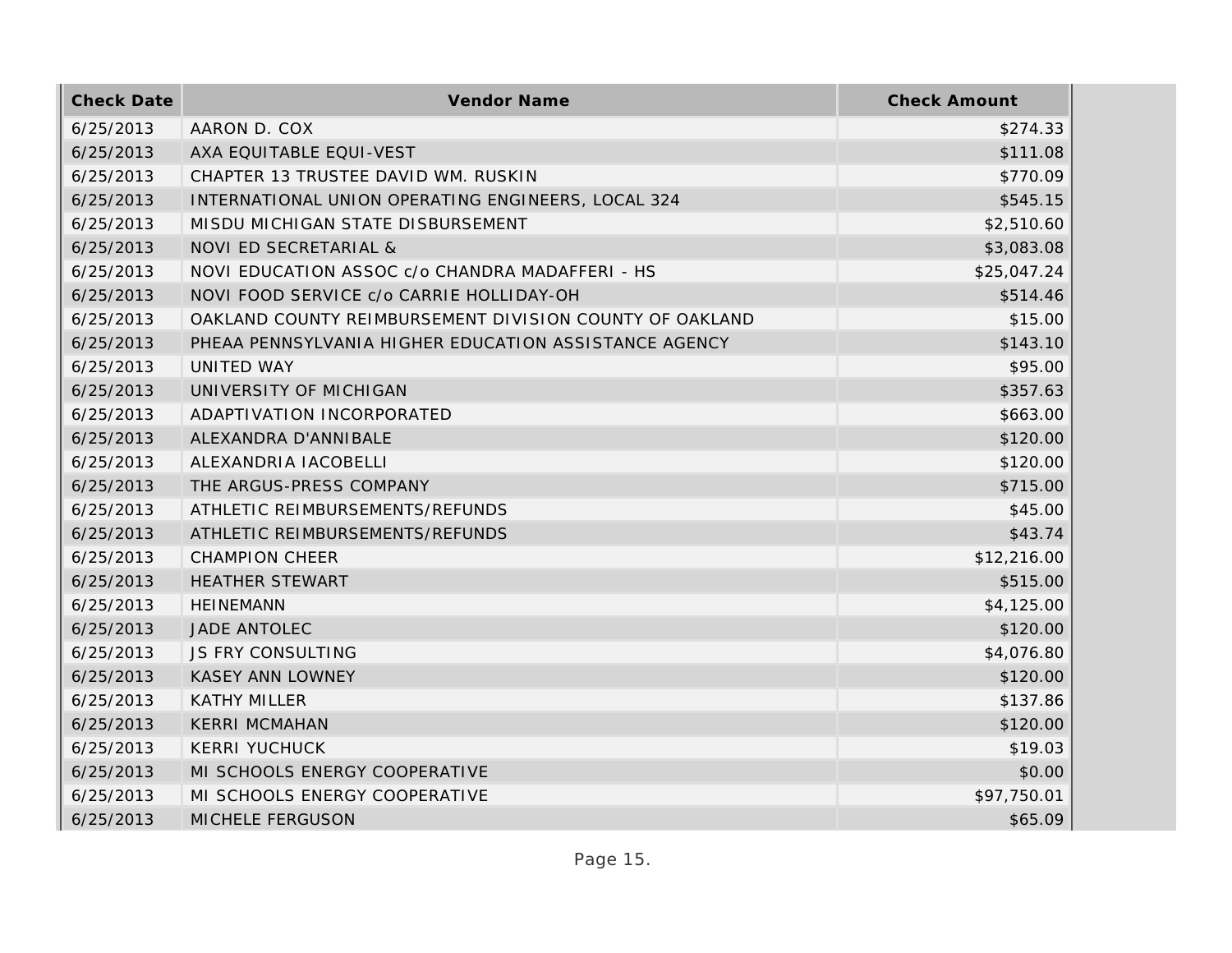| <b>Check Date</b> | Vendor Name                                  | <b>Check Amount</b> |
|-------------------|----------------------------------------------|---------------------|
| 6/25/2013         | PHONAK, INC.                                 | \$45.00             |
| 6/25/2013         | <b>SAM'S CLUB</b>                            | \$75.20             |
| 6/25/2013         | SCHOLASTIC BOOK CLUBS, INC.                  | \$0.00              |
| 6/25/2013         | SCHOLASTIC BOOK CLUBS, INC.                  | \$13,919.71         |
| 6/25/2013         | <b>STACEY SCHAEFER</b>                       | \$29.95             |
| 6/25/2013         | STAPLES ADVANTAGE                            | \$209.98            |
| 6/25/2013         | SUNDANCE/NEWBRIDGE LLC                       | \$500.28            |
| 6/25/2013         | <b>TAYLOR PAVLIKA</b>                        | \$120.00            |
| 6/25/2013         | <b>WANDA CIANCIO</b>                         | \$81.22             |
| 6/25/2013         | A & R REPAIRS BAKER'S KNEAD INC              | \$164.00            |
| 6/25/2013         | AUNT MILLIE'S BAKERIES                       | \$383.40            |
| 6/25/2013         | FOOD SERVICE REFUND/REIMB.                   | \$27.60             |
| 6/25/2013         | THE HOWARD COMPANY, INC                      | \$232.35            |
| 6/25/2013         | LIVONIA ITALIAN BAKERY                       | \$1,306.50          |
| 6/25/2013         | PIZZA HUT/REDBERRY RESTO BRANDS INTL INC.    | \$1,662.50          |
| 6/25/2013         | SAHANDI ENTERPRISE LLC DBA COTTAGE INN PIZZA | \$390.00            |
| 6/25/2013         | U.S. FOODSERVICE, INC.                       | \$925.80            |
| 6/26/2013         | ALEC COOPER                                  | \$53.02             |
| 6/26/2013         | <b>ASHLEY KARINEN</b>                        | \$185.98            |
| 6/26/2013         | ATHLETIC REIMBURSEMENTS/REFUNDS              | \$67.43             |
| 6/26/2013         | ATHLETIC REIMBURSEMENTS/REFUNDS              | \$51.00             |
| 6/26/2013         | BAAW, LLC                                    | \$228.50            |
| 6/26/2013         | CINTAS CORPORATION #31                       | \$250.68            |
| 6/26/2013         | COMMUNITY EDUCATION REFUND                   | \$240.00            |
| 6/26/2013         | <b>CUMMINS BRIDGEWAY LLC</b>                 | \$962.08            |
| 6/26/2013         | <b>DALE ROGERS</b>                           | \$57.63             |
| 6/26/2013         | <b>DINSER'S FLOWERS &amp; GREENHOUSES</b>    | \$30.00             |
| 6/26/2013         | HIGH SCHOOL REIMBURSEMENTS/REFUNDS           | \$76.50             |
| 6/26/2013         | HOLLAND BUS COMPANY                          | \$2,198.19          |
| 6/26/2013         | <b>JUDITH A. WORKMAN</b>                     | \$91.90             |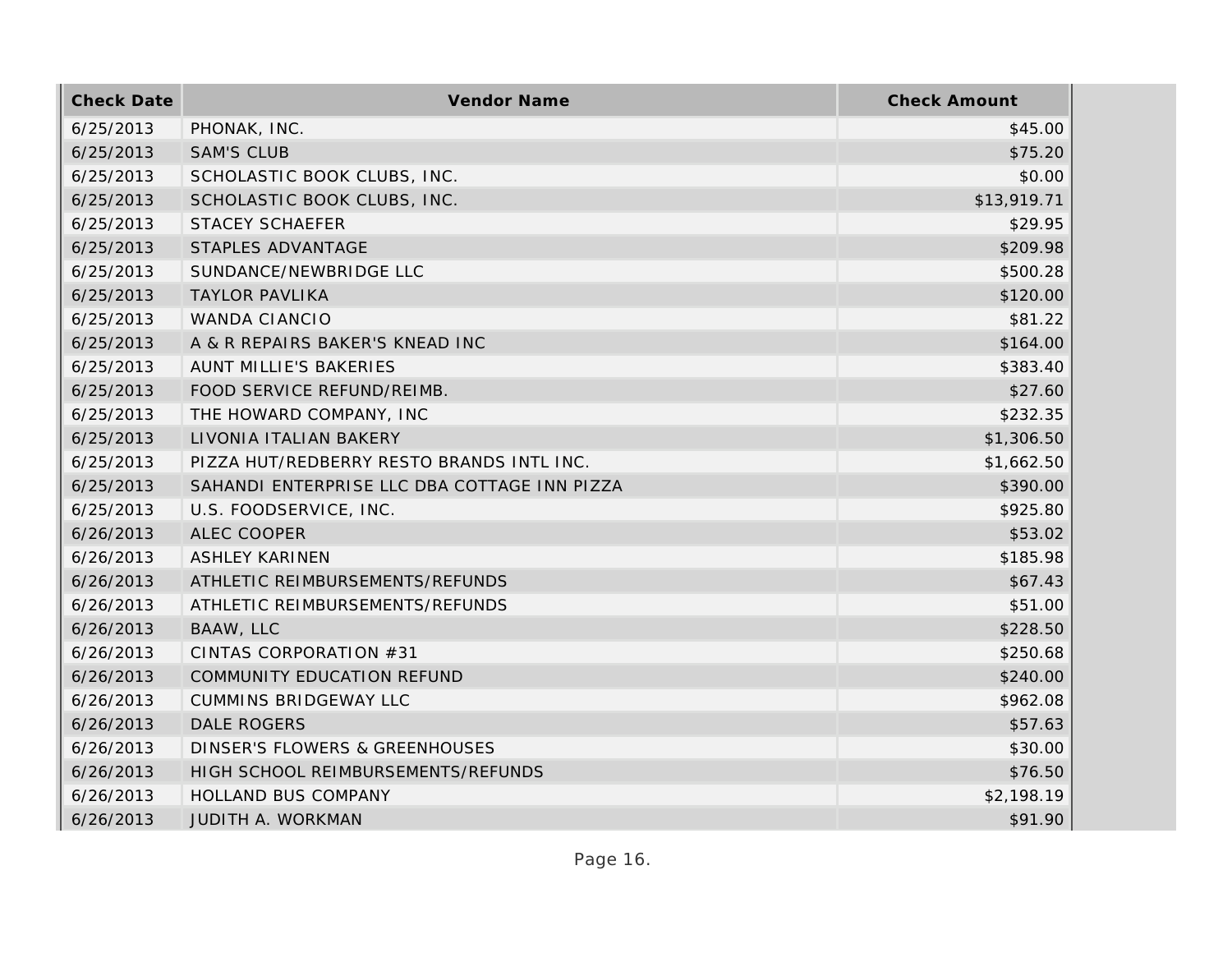| <b>Check Date</b> | Vendor Name                                     | <b>Check Amount</b> |
|-------------------|-------------------------------------------------|---------------------|
| 6/26/2013         | L'ANSE CREUSE HIGH SCHOOL CENTRAL BAND BOOSTERS | \$5,503.00          |
| 6/26/2013         | LAKEWOOD TRUCK & TRAILER PARTS                  | \$128.58            |
| 6/26/2013         | <b>MICHIGAN CAT</b>                             | \$2,313.48          |
| 6/26/2013         | NEFF MOTIVATION, INC                            | \$689.15            |
| 6/26/2013         | PEDIATRIC HEALTH CONSULTANTS, INC.              | \$8,176.54          |
| 6/26/2013         | SCHOOLPICTURES.COM                              | \$9,881.52          |
| 6/26/2013         | TRI-COUNTY INTERNATIONAL TRUCKS, INC.           | \$41.88             |
| 6/26/2013         | UNITY SCHOOL BUS PARTS                          | \$423.10            |
| 6/27/2013         | ABSOPURE WATER COMPANY DEPT #850560             | \$26.00             |
| 6/27/2013         | ALLEGRA PLYMOUTH                                | \$29.95             |
| 6/27/2013         | <b>ANDREA KOHLS</b>                             | \$35.50             |
| 6/27/2013         | <b>CAITLIN HENRY</b>                            | \$50.00             |
| 6/27/2013         | CDW GOVERNMENT, INC.                            | \$11,670.00         |
| 6/27/2013         | <b>CENGAGE LEARNING</b>                         | \$426.89            |
| 6/27/2013         | <b>COMMUNITY EDUCATION REFUND</b>               | \$254.00            |
| 6/27/2013         | COMMUNITY EDUCATION REFUND                      | \$55.00             |
| 6/27/2013         | COMMUNITY EDUCATION REFUND                      | \$235.00            |
| 6/27/2013         | COMMUNITY EDUCATION REFUND                      | \$254.00            |
| 6/27/2013         | COMMUNITY EDUCATION REFUND                      | \$254.00            |
| 6/27/2013         | COMMUNITY EDUCATION REFUND                      | \$480.00            |
| 6/27/2013         | COMMUNITY EDUCATION REFUND                      | \$259.00            |
| 6/27/2013         | COMMUNITY EDUCATION REFUND                      | \$508.00            |
| 6/27/2013         | GLOBAL EQUIPMENT COMPANY INC.                   | \$258.54            |
| 6/27/2013         | <b>GOPHER</b>                                   | \$445.19            |
| 6/27/2013         | INTERCULTURAL TRAINING ASSOCIATES, INC.         | \$4,000.00          |
| 6/27/2013         | <b>JOANNE PEURACH</b>                           | \$49.75             |
| 6/27/2013         | LENOVO (UNITED STATES) INC.                     | \$6,570.00          |
| 6/27/2013         | MICHIGAN STATE UNIVERSITY TOLLGATE CENTER       | \$64.00             |
| 6/27/2013         | MIDDLE SCHOOL REIMBURSEMENT/REFUND              | \$30.00             |
| 6/27/2013         | MIDDLE SCHOOL REIMBURSEMENT/REFUND              | \$30.00             |